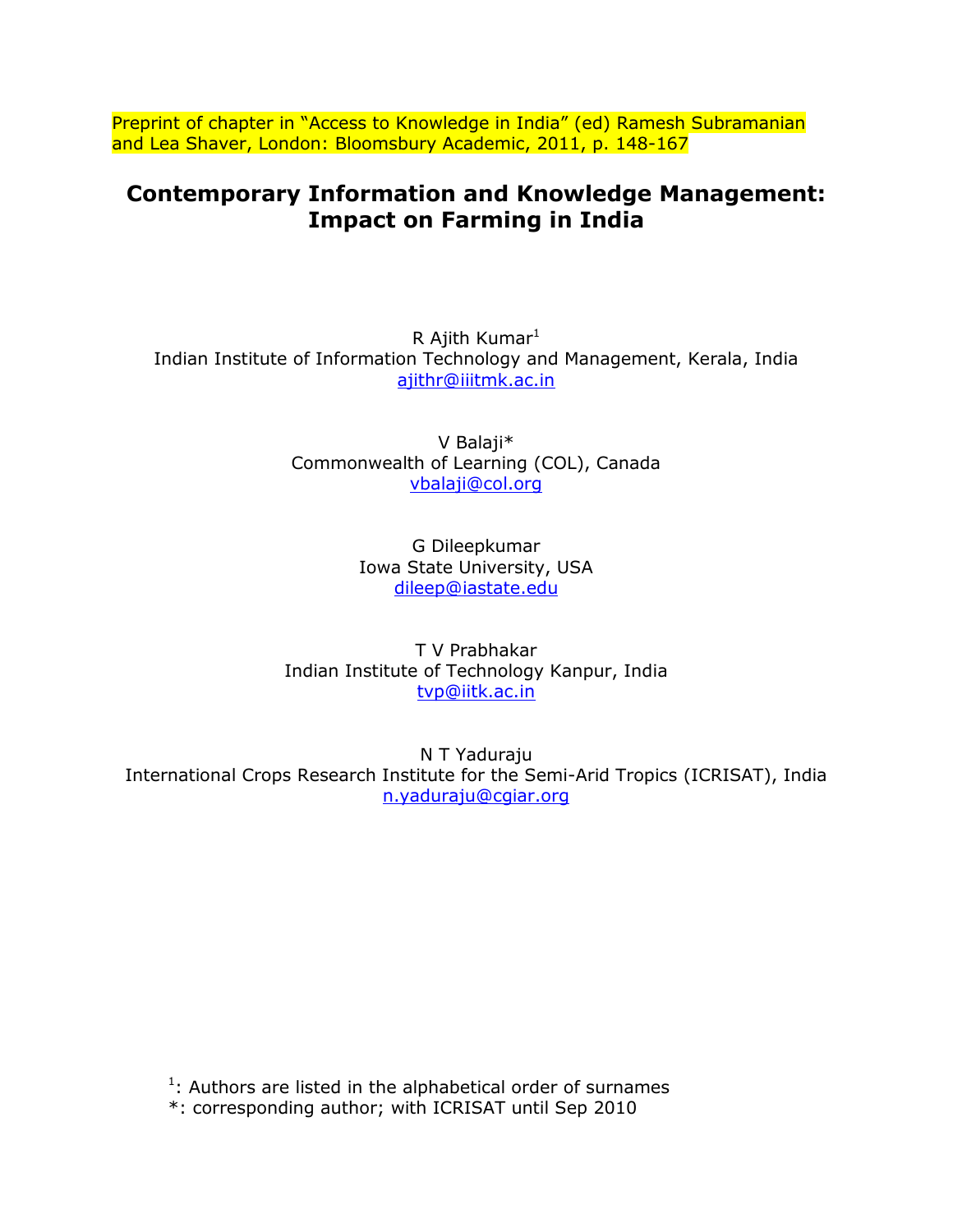#### **Abstract**

Farming is an important part of Indian economy and it involves a wide range of stakeholders, of whom the small holder farmers are the largest group. Information sharing on new production processes with farmers was prominent in the 'sixties which was key to the success of the Green Revolution. Agricultural extension, the process of enabling farmers and experts to exchange information with each other, has since been institutionalized to a high degree and is assessed to be not as effective as it had been a generation back. The advent of digital, technology-mediated information and knowledge management was thought to offer significant new opportunities for knowledge exchange in Indian farming as a whole. These hopes led to the launching of a number of initiatives in different parts of India, which has emerged as the host of the largest number of rural development projects where contemporary information and communication technology (ICT) play a pivotal role. While analyzing the outputs of such initiatives, many studies have pointed out that farming is not a priority concern of most of them. On the other hand, we can notice a noncomplimentary strand of ICT in agriculture projects operated by a number of institutions with ICT resources playing a key role in some of them. These efforts, generally speaking, do not promote user participation in information flows quite unlike the contemporary trends.

Almost two decades later, the original hope remains unfulfilled. The nation-wide availability of digital content in relation to the farming sector is small when compared to equally important development sectors such as public health. This has considerably limited the opportunities for various stakeholders to build viable online services on production, marketing and meteorology for farmers and other stakeholders. What we now have is a collection of projectized activities that are fragmented in their overall understanding and approaches. What we need is an approach that can bring together the two strands, namely, of ICT in rural development and ICT in agriculture. Such an effort, however, needs a new IT architecture to be developed for aggregation of content and to make services available in multiple modes. Two groups of projects in India, namely, the *Agropedia* and the *KISSAN-Kerala*, have built large prototypes and human capacities using unprecedented innovations in web technology areas and in integrated services delivery (including mobile telephony). With their advent, a wider range of solutions to the challenge of developing a novel architecture for information services for farming in India are now feasible and need to be researched upon. Countries that offered extension models for India in in an earlier generation do not require innovations for mass outreach for prosperity through farming and are thus in position to offer models for the present India needs to build solutions, processes and structures of its own so that the advantages accruing from its rapidly advancing ICT and mobile telephony infrastructure and export-oriented IT sector can flow to the benefit of its farmers. Formation of synergies with non-traditional partners such as those in ICT sector will be essential. There is a task to be accomplished, and it is contrary to the prevalent understanding in the leadership of farm education, research and extension sector that all the ICT solutions needed are available.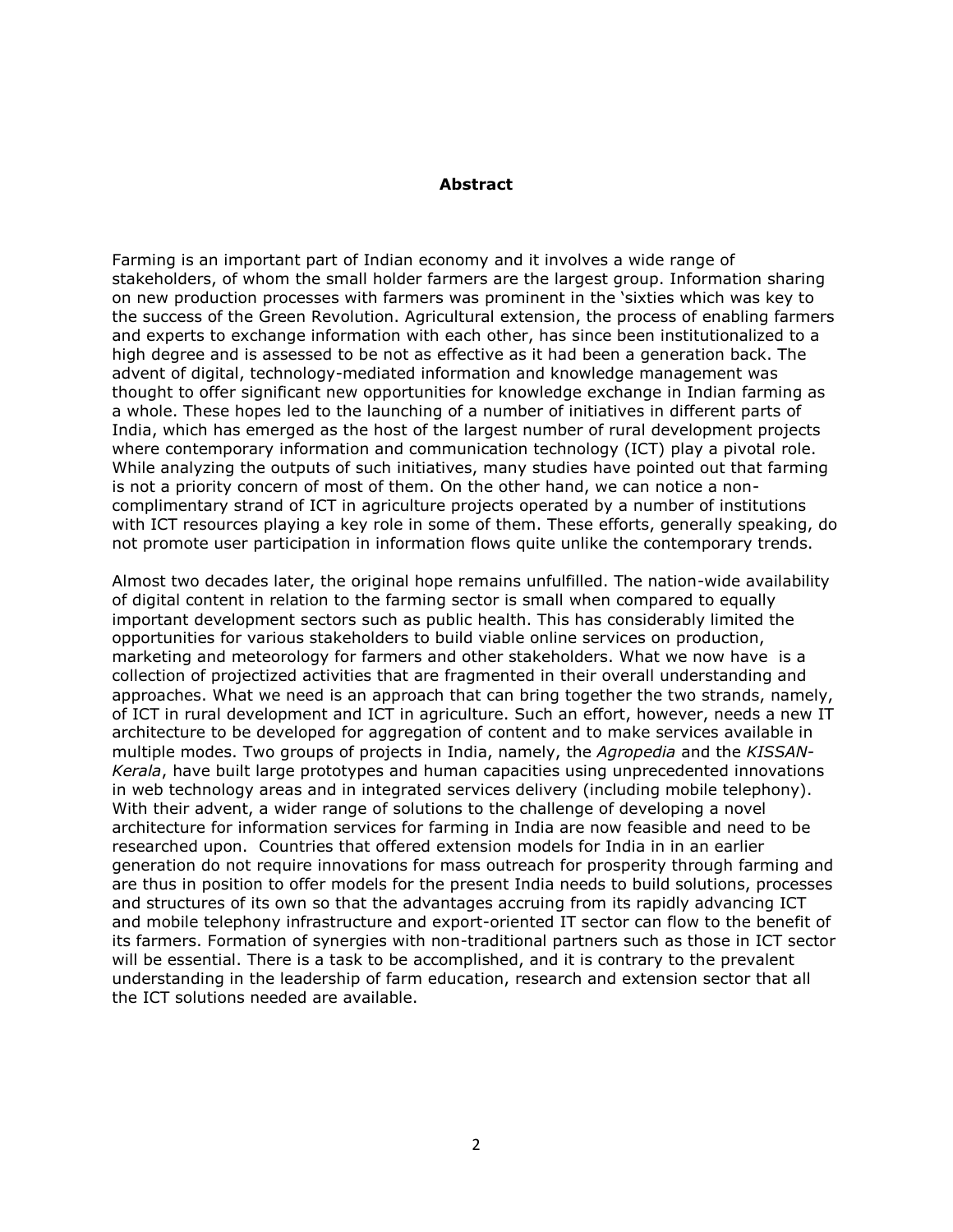#### **1. Introduction**

Farming is perhaps the most important sector of Indian economy today, given the concerns over food price inflation. While dwelling on the spiraling impact of increased food prices on the national economy as a whole, commentators have pointed out that the continued neglect of agricultural extension, the process of linking farmers with institutionalized expertise, is one of the causes of emerging shortages in food production. This is where our story begins. (To emphasize smallholder farmers as key stakeholders in global and national food security, we will refer to agriculture as farming in this article).

For generations, agricultural extension has been recognized as an essential mechanism for enabling information and knowledge transfers among experts and farmers (Jones, 1997). It was not known when the first extension activities took place, but the birth of modern extension service has been attributed to the aftermath of Irish Famine (Jones & Garforth, 1997). The role of agricultural extension was very significant in the advancement of food cereals production in the Green Revolution era in India in the '60s and '70s. (AKM-India, n.d.). However, the original paradigm, primarily one of top-down, technology transfer arrangement, is no longer considered to be adequate or effective. Today, many extension models are in use to support the information needs of farm communities. Each model has its own concepts and practices, and advantages and disadvantages.

According to Carl Eicher (Carl, 2007), there are six extension models in use around the world. Among them 'the national public extension model' introduced by the U.S. Land Grant College system is the dominant extension model that is premised on the coordination and management of three interlinked processes: agricultural research, extension and agricultural higher education among the responsible institutions in the countries that have adopted this model. The transaction costs of the Land Grant Model are considered to be low. Governments in Malaysia, Mali and other countries exporting cotton or palm oil use 'the community extension and research model' that combines research and extension more directly. Turkey launched 'the training and visit (T&V) extension model' in the early 'seventies that spread to other parts of the world under the World Bank sponsorship in the late 'seventies and the 'eighties. Though the T&V model has proven to be financially unsustainable (Anderson et al., 2006), some of the countries still use modified T&V extension programs. Some other countries have tried out 'the farmer field school (FFS) model' that emerged in South East Asia in the 'eighties when extension workers offered advice to farmers on using IPM (Integrated Pest Management) to control pests in rice monocropping areas in the Philippines and Indonesia (Feder et al., 2004), (Anderson et al., 2006). Though there is spirited debate among extension experts whether the FFS is an approach or a model, the model proved to be effective in reducing pesticide use by up to 80 percent on farms in these two countries. The FFS model is now being used in around 50 developing countries (Carl, 2007). In recent years 'the private extension model' was introduced with an expectation that the adoption of the user-pays principle will offset some of the cost of extension so that tax-based outlays on extension would be reduced (Anderson et al., 2006). However there is little evidence to date that smallholder farmers can "buy their way out of poverty" by paying for extension advice. When some of the NGOs realized that the private extension models are far from the reach of small scale farmers in developing countries, they shifted gears from providers of food aid and humanitarian assistance, and this gave rise to 'the NGO extension model'. They started recruiting extension workers (for instance in Mozambique in 2005, the NGOs employed 840 extension workers as compared with 770 public extension workers (Gemo et al., 2005)).

Apart from these, there are some other country-specific models, that have become prominent in the recent years. An example is the ATMA Extension Model' initiated in late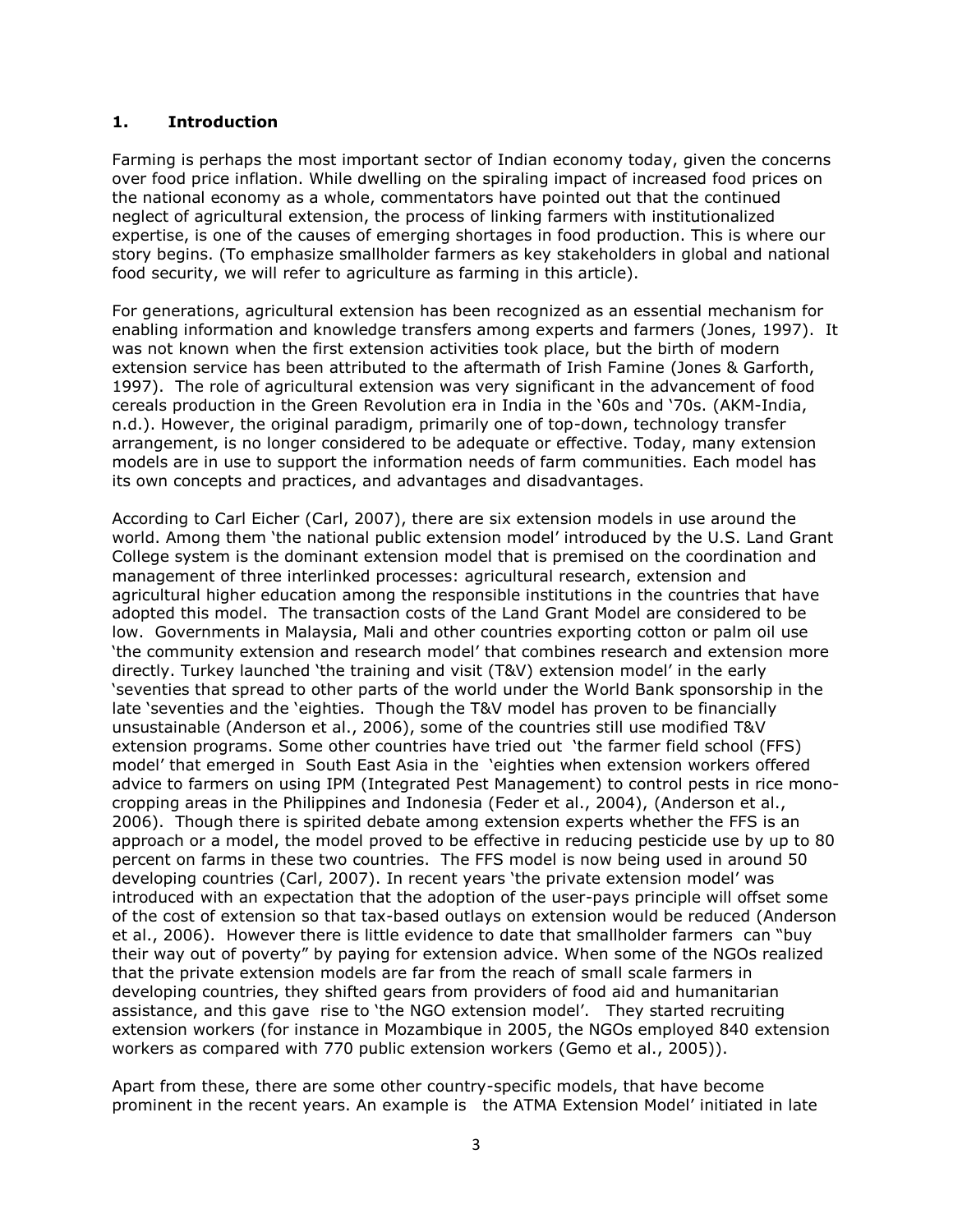'nineties in India with World Bank support (Singh et al., 2006) when the extension specialists realized the need for decentralized public extension systems. The Agriculture Technology Management Agency model (ATMA) combines decentralization with a focus on agricultural diversification and increasing farm incomes and employment; and collects feedback from clients to extension specialists, researchers, policy makers and donors. Based on the feedback, the decisions on extension are made by a locally-based governing board with equal representation between (1) the heads of the line departments, (including agriculture, animal husbandry, horticulture etc). and key people in the State Department of Agriculture; (2) research units within the districts and stakeholder representatives and (3) a cross-section of farmers, women, disadvantaged groups and the private sector (Anderson & Feder, 2007). Although there is no impact studies of this model have been published yet, it is known that this model has spread within India over agro-ecologically diverse regions.

Experts participating in the recent "Global Consultation meeting on revitalizing extension and rural advisory services" held at the Iowa State University, USA (12-13 October 2010) were of the view that extension today is in a state of decline in many countries. , The public extension system especially is inadequate in terms of both human and infrastructural resources. Grinding poverty and chronic hunger remain partially or substantially unmitigated in many regions of the world while new challenges, including climate change, water scarcity, and soil quality reduction have emerged. The challenges to achieving food self-sufficiency, accessibility and affordability dominate the development agenda. The solutions must be and knowledge- intensive, along with robust process design, scalability and monitoring, evaluation and assessment mechanisms built-in (Anon., n.d.) (Global Extension Community Cafe, n.d.). Many of the experts have come to believe that extension needs to be free from the narrow mindset of transferring technology packages. It should move towards a knowledge exchange mode that supports, innovations and decision-support for income and livelihood security and growth among extension clients, not just yield increases. The perspective for extension must be whole value chains or even value networks. Extension, as a paradigm, should evolve to become more effective in meeting the information needs of a much wider variety of clientele, including women farmers, agribusiness, rural youth, and the resource-poor farmers.

## **2. Farming, Extension and Internet in India**

In the early days of Internet in India, much hope was raised about its potential to transform agricultural extension. For example, an international group of experts from both the developing and developed countries proposed a paradigm of "Computer-Aided Extension" (CAEx) along the lines of Computer-Aided Design or Manufacturing (CAD/CAM) (Swaminathan, 1993). Combination of desk-top multimedia and access to information networks, these experts surmised, would lead to an era where farmers could have access to key information on the 3 M's , namely, "Materials (such as seeds, fertilizers, pest/insecticides), Meteorology and Markets" which will help them overcome the usual hurdles in adopting new technologies for production and in finding the right prices and markets.

Since the late 'nineties, a number of pilot experiments are in progress in rural areas of India, using contemporary Information and Communication Technologies (ICT) especially the Internet, the web and its new platforms (Web 2.0 and social networking), and mobile telephony. A key arrangement in delivery of services through such projects is the existence of tele-centers. The estimates of such connected rural centers vary between 11000-14000. How have they contributed to the advancement of prosperity through farming in the last 15 years?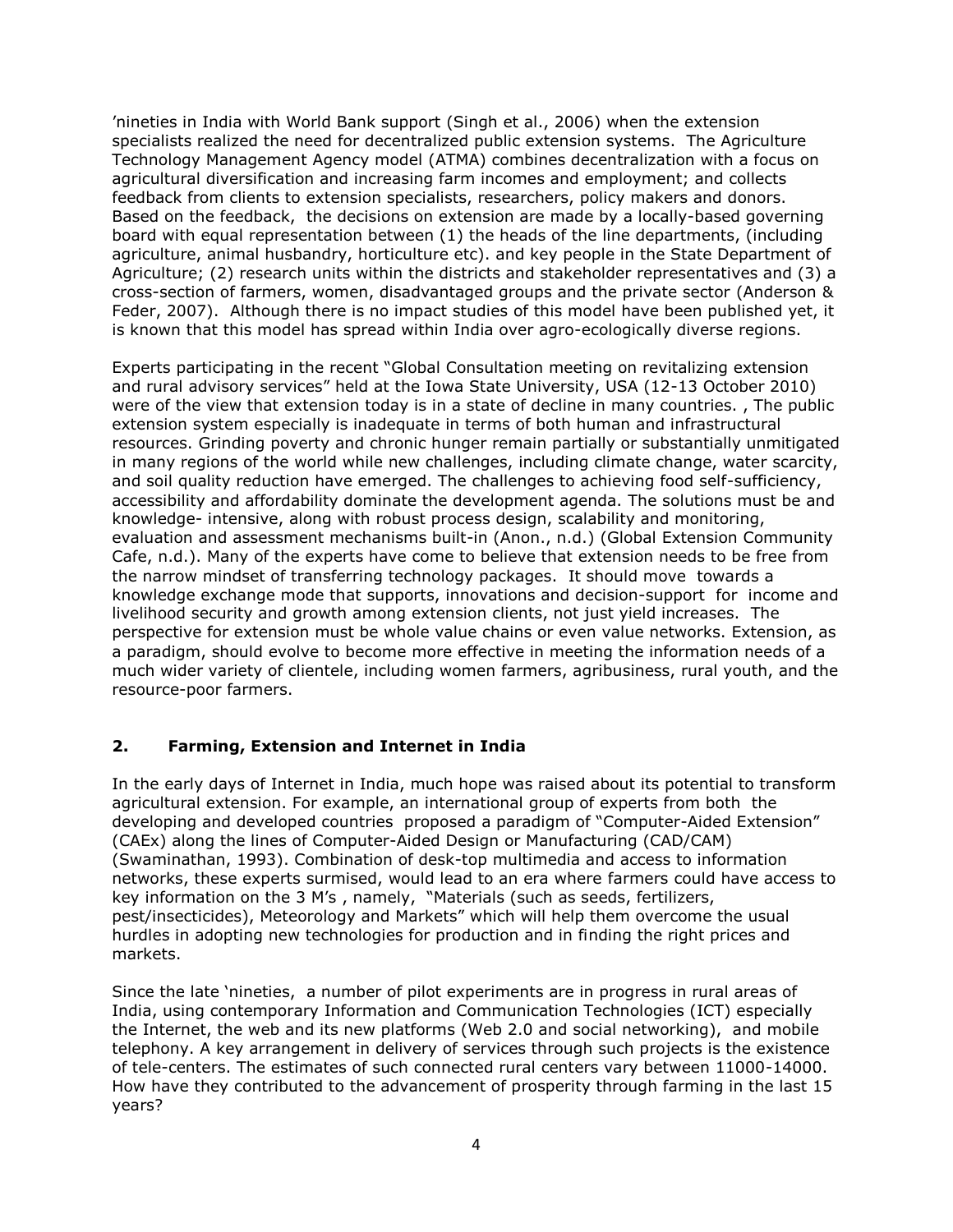This set of statements attributed to the Indian Minister for Agriculture, Mr. Sharad Pawar, has an answer :<http://www.indiatogether.org/2011/jan/agr-harvest.htm>

*Despite so many agriculture universities and research centers, why are our farm yields so low?*

*It is not correct to say that Indian agricultural yields are universally very low. In fact, Indian yields for wheat and rice in several states are quite comparable to the best in the world. Similar is the case with yields for fruits and vegetables in many states. However, since a large part of the country is still rain-fed, average yields in many crops tend to be lower. Why are our farmers so vulnerable?*

*This is on account of two primary factors. One relates to their small holdings that tie them in a low income trap, restraining any credible investment of their income or surplus in land productivity. Secondly, 60 per cent of agriculture is still dependent on the rains. If the rains fail or there are unfavorable variations in rain or other climatic factors, then crops suffer.*

This is also the time when the spokespersons of the software industry in India forecast that in spite of continuing fiscal crisis in many OECD countries, over about 180 000 fresh hires would occur in 2011 in India. Disconnect between a thriving IT industry and the agrarian income and food production in the country has never been greater. The promise of ICT's and contemporary information management for at least the average Indian farmer is yet to be realized. Is this part of a bigger challenge affecting more countries?

#### **3. Farming, Agriculture and the Web: a generic analysis**

Back in 2008, a group of scholars in International Crops Research Institute for the Semi-Arid Tropics (ICRISAT) conducted an analysis of agriculture-related entries in the popular Wikipedia, and found that there were less than 6000 entries in this very broad category when the total size of entries was about 1.3 million. Later in 2009, an agriculture portal on Wikipedia was launched. As of Jan 2011, a comparison of this portal and another in a domain such as health shows that it is still under populated. It is vastly so when compared with a sub portal in natural sciences such as biology! An entry on "high yielding variety", an important concept and practice in contemporary agriculture, at 523 words, is classified as one that is in need of improvement whereas the one on Boeing 787, just one type of airplane in a particular class of aircraft has an intricate contribution, quite unlike that on hybrid variety. More such examples can be given.

On the very popular *Facebook*, the *FarmVille* is considered to be the most-widely used application, with an estimated 62 million active users. However, this popularity of farming does not translate into support for improved farming. The *FarmVille* designers consider it as a social gaming activity, built on the "instinct" of people to nurture- in other words it has got nothing to do with supporting advancement of food production or the income of the resource-poor farmer! The YouTube space, famous for its emerging role as a "speaker's corner" has relatively fewer videos that directly relate to farming (a significant amount coming from KISSAN-Kerala which is covered in this article later), more relating to recipes and cooking. It is significant that no agricultural faculty in a land grant university in the USA or any agricultural university elsewhere figures among the YouTube universities.

There are a number of inter-governmental and international organizations in the agriculture sector which have sector-specific programs in information management, such as the UN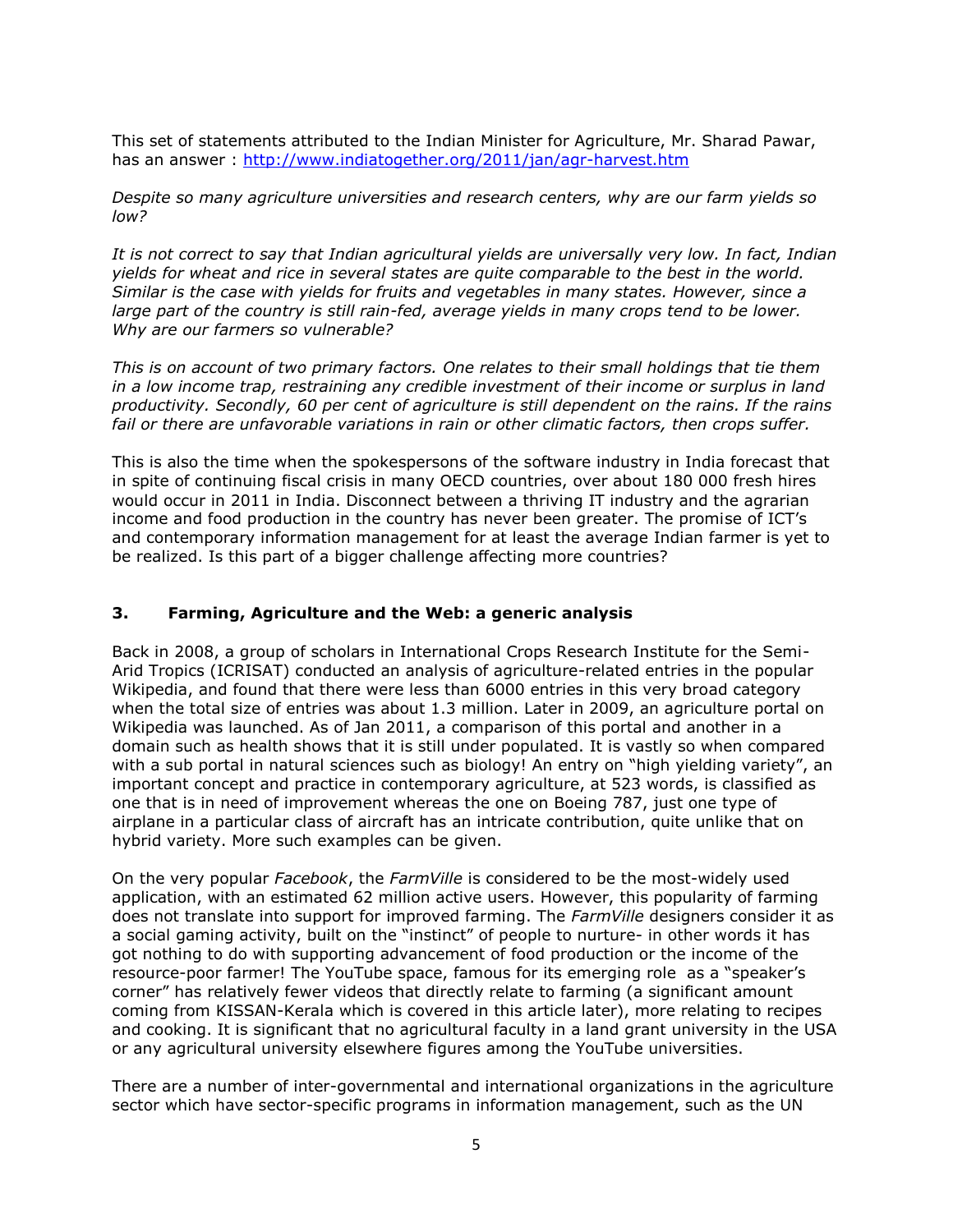Food and Agriculture Organization (FAO) (FAO, n.d.) and the consortium of agricultural research centers known as the Consultative Group on International Agricultural Research (CGIAR) (CGIAR, n.d.) of which ICRISAT is a member. There are also major networking organizations such as the Global Forum for Agricultural Research (GFAR) (GFAR, n.d.) and their allied organizations in Africa, Asia and Latin America. The FAO, consistent with its character as a premier inter-governmental body in agriculture, has focused more on standards in agricultural information management and is in the process of building new online services in agricultural ontology (FAO, n.d.) (AGROVOC, n.d.). The FAO and GFAR have recently started to promote the CIARD (Coherence in Information in Agricultural Research and Development) (CIARD, n.d.) which also focuses on standards and training of relevant professionals. The CGIAR has a corporate program which is a non-technical advocacy group focusing more on intra-institutional matters with little interest or demonstrated capability in agricultural content matters (ICTKM, n.d.).

Globally, there is thus a serious gap in the presence or accessibility of digital information, especially on the Internet, relating to farming/agricultural sector. This limitation is somewhat unique since other primary and development-oriented sectors, such as health and medicine, are known to have larger amounts of information on which web-services can be built. An example here is the way an inter-governmental body such as the World Health Organization (WHO) used the Internet to track the spread of the Avian Flu pandemic using vast quantities of information and data available online (IVTM, n.d.). A corresponding effort to forecast adequately a major crop/animal disease or even a more easily noticed event such as large scale drought cannot be easily cited yet (a micro-level exception is at http://vasat.icrisat.org/?g=node/70- see also below). This inability is directly due to the relative paucity of content on agriculture and farming in the Internet space.

## **4. Digital Information Management and Farming in India**

That the vision of benefits from digitalization of information services in agriculture, articulated by experts back in 1992 has remained unfulfilled for a long time after is evident from the reports of the Indian National Commission on Farmers (NCF) (National Commission on Farmers, 2004). In its first report, the NCF stated its vision for a Digital Gateway for Agrarian Prosperity in India as follows (National Commission on Farmers, 2004):

"The support system for a rural knowledge revolution should be complemented, by establishing a National Digital Gateway for Rural Livelihood Security. There is need for investment in creating databases relevant to rural needs. For example, a decade ago, a National Agricultural Drought Assessment and Monitoring System was set up under the National Remote Sensing Agency (NRSA) to facilitate improved decision making by farmers in the kharif and rabi seasons. The potential of this system needs to be harnessed for giving proactive advice to farm families on land and water use planning. The architecture of such a gateway should be based on currently available digital content from diverse agencies, ranging from the ICAR to the NRSA and ICRISAT, with a focus on improving livelihood security in rural India. Every participant agency should be encouraged to create welladapted and annotated digital content (maps, numeric data or documents etc.) in a manner accessible to non-specialists".

In its final report released in 2006, the NCF stated again:

"The help of ICT should be harnessed by establishing a Gyan Choupal [village knowledge center] in every village. The Common Service Center (CSC) programme of the Department of Information Technology (DIT), Government of India, should aim at social inclusion in the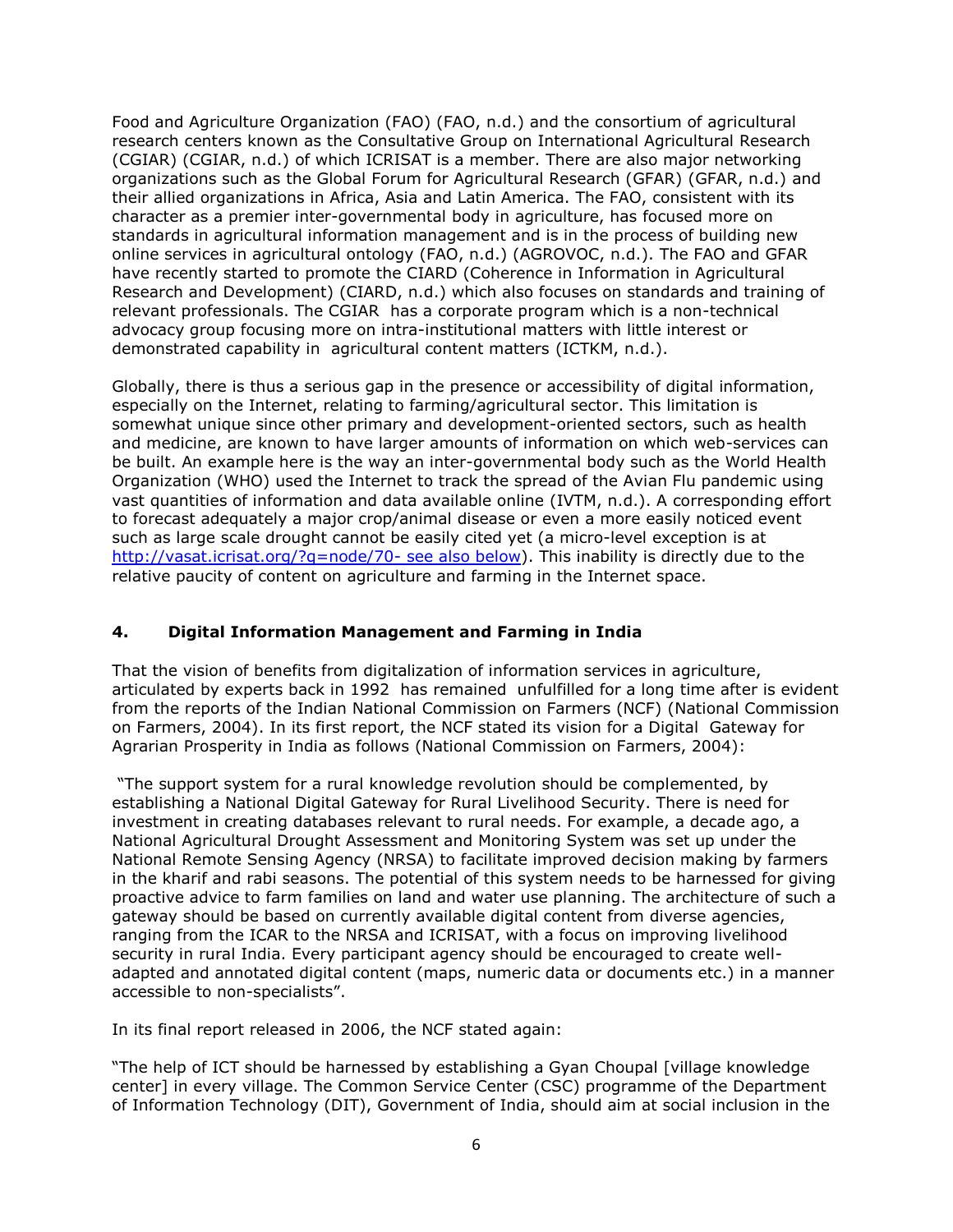use of this important technology. The structure of the ICT based knowledge system will be as follows:

- Block level: Village Resource Centre (VRC) established with the help of the Indian Space Research Organisation.
- Village level: Gyan Choupals established with the help of the CSC Programme of the DIT.
- Last mile and the last person connectivity: This can be accomplished through either internet – community radio or internet – mobile phone synergy".

During the last fifteen years, a large number of e-Governance projects have been launched in different parts of the country, some receiving international recognition in initial stages. An earlier analysis (Keniston et al., 2005) showed that agricultural extension support had not been a priority in general in the e-Governance projects.

A significant study that emerged at this time was the one by the National Sample Survey Organization (NSSO) which had conducted a well-organised survey covering over 50 000 farmer households across India, focusing on the information exchange habits and patterns among farmers of every type in nearly every agro-ecological region of India (NSSO, 2005). This study offered numerous insights, showing clearly that the availability of Internet infrastructure in India from 1995 onwards had not made a difference to the typical farmer. Nearly half of all information transactions in relation to farm production remained informal, mostly between farmer to farmer; in the locality, the transactions reached the local input supplier/dealer and the money lender and with little exchange taking place trans-locality.

The exchanges of farmers with India's famed Farm Science Centers, the Krishi Vigyan Kendra's (KVK's) (Anon., n.d.) were significantly limited, as revealed in this survey. (It is also significant that even as of close of 2010, fewer than 20 of these 600-odd centers had a presence on the Web, while about a third of them have been connected digitally in a closed user group configuration).). The NSSO report confirms a trend noticed and reported from two different locations in India in 1999 and 2003 (Balaji et al., 2003) (VASAT, 2003). Both these previous surveys on information exchange patterns in rural Pondicherry and Mahbubnagar region of Andhra Pradesh revealed that farmers predominantly were obtaining production-related information from other farmers who may have been in the same economic situation. There is evidently a serious gap between practicing farmers and the generators and custodians of formal agricultural knowledge and information, in spite of increasing access to the Internet. It has been the subject of scholarly discussions in different parts of the world (Carl, 2007) (Baan & Samantha, 2006).

## **5. The Twain shall meet? ICT in rural development and ICT for Agriculture**

The discussions that led to IT "reaching the unreached" (Swaminathan, 1993) also led to a series of initiatives that sought to bring the advantages of connectivity and IT in finding solutions to the challenges of rural development through a new set of approaches, later known collectively as ICT4D in international literature. Starting in late '90s, this, a global trend, had caught the imagination of many Indian thinkers, social activists, administrators as well as actors in the for-profit sector. An earlier set of reports and analysis revealed the range of activities in this area in India, and by early part of the past decade, India probably had the largest number of ICT4D projects in a single country (Keniston & Kumar, 2000). At the center of this collective of approaches was the access arrangement at the village level,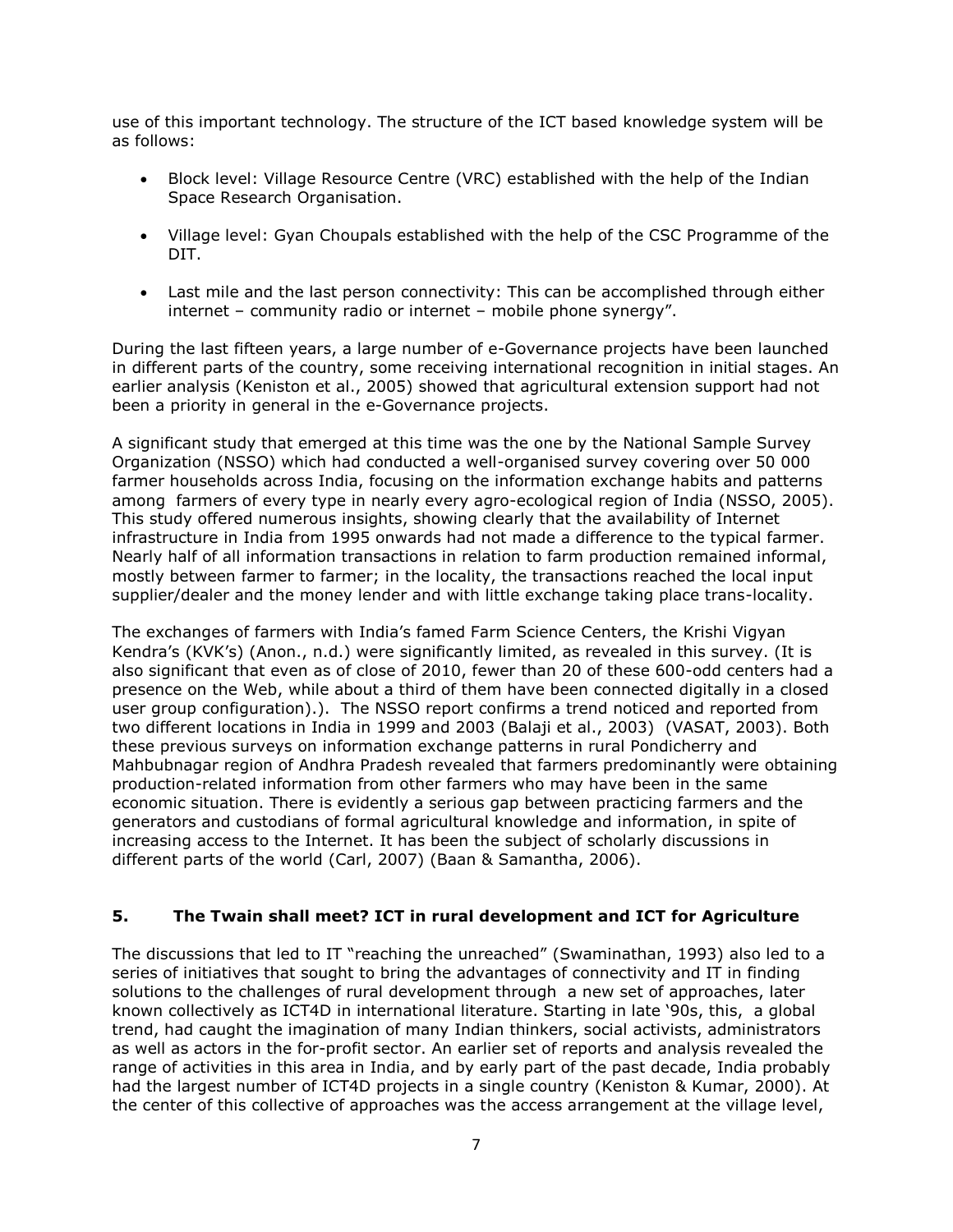known variously as "village knowledge center" or "rural information kiosks" and so on. While access to government records of various types was the dominant theme in many projects, farming or production agriculture was not a major interest in many of the initiatives (Keniston et al., 2005). The really big exception to this trend was the famous *e-Choupal* program of the ITC.

Participants in a collaborative research project carried out by the Indian Institute of Information Technology in Bangalore (IIITB) during 2005-06 covered 10 such projects (many running for over three years) in considerable depth and used the internationally accepted practices of ethnographic action research to assess the impact of such efforts (Balaji et al., 2005). The results showed that farming/production agriculture support through provision of information services via the "kiosk" was either a non-premium concern or was absent altogether. Where provision of Internet access to rural users was the principal concern, little attention was paid to fulfilling farming information needs of farmers, as reported in this study on a group of projects in South India. A subsequent analysis including more ICT4D projects from various other regions of India also revealed that farming/agricultural information support was not a priority in ICT4D projects (Guntuku, 2010). A series of analytical reports and papers from the Technologies for Emerging Markets group (of Microsoft Research-India) on sustainability and profitability of ICT4D projects also shows that farming/production agriculture did not figure among the interests that the kiosks were expected to serve for profits/income or in providing a public service to the rural population (Microsoft Research, 2010).

A series of experiments conducted by ICRISAT provided some answers for the successful implementation of farming-related information services at typical rural kiosks. In 2004, with the support of ICRISAT, the Adarsha Mahila Samikya (AMS), a community-based, allwomen micro-finance organization working in Addakal region of Mahbub Nagar district in Andhra Pradesh, India, set up rural information kiosks (village knowledge centers with Internet access) in all the 21 villages where this organization is active. This region is known to suffer from recurrent, severe drought. The partners, AMS and ICRISAT have run the rural information kiosks on cost sharing basis. The principal program in this partnership was to understand how knowledge of vulnerability to drought in an upcoming season can lead to reduced economic and other losses in the region, through adoption of crop rotation and water conservation techniques. Earlier work carried out in Indian Institute of Technology-Bombay (IITB) on drought vulnerability assessment was adapted by ICRISAT to generate micro-level advisories that were exchanged using the internet-connected kiosks. The results of vulnerability analysis were presented as color-coded maps that were easy to interpret by the members of the AMS (Figure 1) AMS women volunteers were further trained in drought literacy matters and in information facilitation, to enable them to communicate farmers' perceptions, observations and concerns to scholars and scientists at ICRISAT. They were also trained in basic techniques such as accurate measurement of rainfall and in upload of measured data into a password-protected Wiki page. This process has been ongoing continuously since 2005, and the analysis of impact shows that a number of farmers were able to cope with drought better. Many switched to drought-tolerant crops (avoiding crops such as paddy), and started to adopt conservation-oriented practices that led to saving of water for crops and animals (Dileepkumar et al., 2007).

A number of initiatives in this sector consider fulfilling farmer-queries as a key service, and deploy a variety of ICT-based methods ranging from interactive voice response systems to web-based interfaces to enable information exchange between farmer and expert. The role of women as skilled and knowledgeable intermediaries, who strengthened their knowledge and information through online interactions with experts and their learning materials, is evident in this effort. Significantly, most of the capability development effort was carried out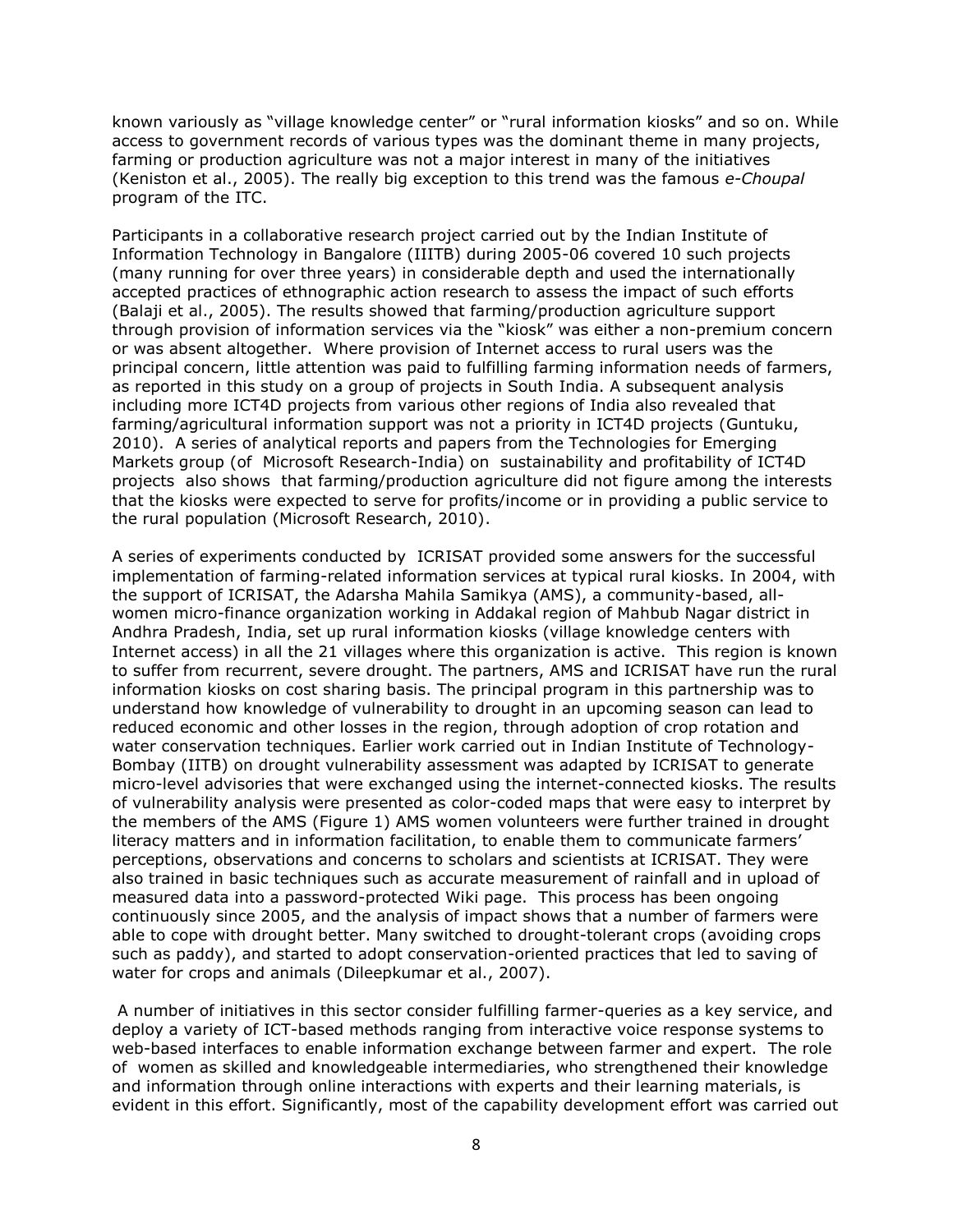using a blend of online and offline methods. Supplementing the work on design of web interfaces or the creation of a massive techno-infrastructure for query-response needs to be supplemented by skill building for information facilitation among willing farmers.



Fig 1: Sample Drought vulnerability prediction map at micro-regional level for 400 mm rainfall

These micro-level drought vulnerability maps are popularly known as drought maps among the rural communities in Addakal.

A drought map tells how much drought to expect in any village of Addakal in the coming year given a predicted annual rainfall of say 400 mm: 50% to 75% (the red areas in the map), 0% to 50% (yellow areas), and 0% to -25% (green areas) where there is up to 25% surface water available. A drought map is distributed at the beginning of the planting season so that the farmers can adjust their plans. If the predicted rainfall is more, or less, the colors change accordingly. Red is Stop and consider; Green is Go - through the all-women AMS volunteer group, the farmers in Addakal were taught to interpret the drought maps and plant their crops accordingly. The role of the women as skilled and knowledgeable intermediaries, who strengthened their knowledge and information through online interactions with experts and their learning materials is evident in this effort.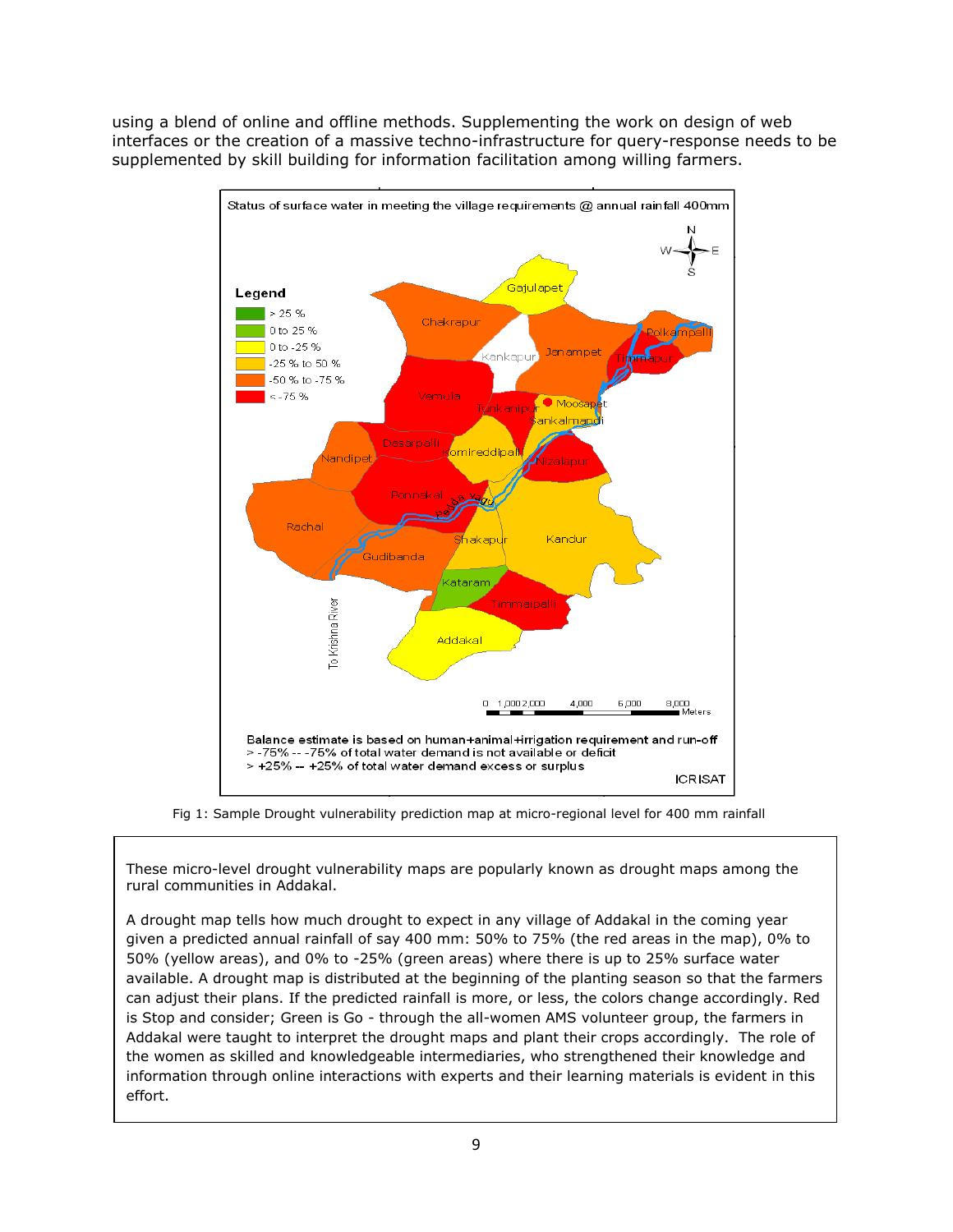

Fig 2: Women volunteers are able to play information facilitation functions, critical in information management for farming.

ICRISAT scholars in Addakal, south central India, observed that the time-to satisfactory response from experts declined from about 6 days to less than 24 hours, going down to as low as 8 hours, where trained intermediaries were available. There is a noticeable difference in information facilitation capability before and after training. The trained women volunteers (Figure 2) were able to refine farmers queries before passing them on to the experts; and were able to fine tune answers from the experts before passing them on to the farmers (Dileepkumar et al., 2005).

## **6. The other strand: ICT in agriculture**

Institutions in the agricultural sector, especially those in education and R&D, have built and implemented projects and activities that use ICT extensively. A major initiative in this direction in India was the National Agricultural Technology Project (NATP) of the Indian Council of Agricultural Research (ICAR) that was operational for seven years during 1997- 2004. This project led to the creation of an essential ICT infrastructure and Internet access in a large number of State Agricultural Universities (SAU) and in ICAR centers across the country. Although IT-related implementation slowed down after the first three years of this project, a fair amount of basic infrastructure had come into existence, even if slightly inadequate for the size of the challenges it was expected to handle. However, capabilities necessary to build and maintain information and data services relevant to farmers had not been created adequately, with the result that the presence of institutionalized agriculture in India on the Internet was and has remained minimal.

The State Agricultural Universities in India play a pivotal role in sustaining and advancing agricultural productivity, and are responsible for the development of what are known as the "packages of practices" documents for each crop that is cultivated in a State. This document is an official one and has many levels of review and approval prior to release. The SAU's also manage a very large proportion of the KVK's (see above) to enable farmers to get information and training in important new production technologies, and are expected to provide farm advisory and alert services. While many SAU's have created a minimal IT and connectivity infrastructure over the last about twelve years, the momentum to sustain and advance the infrastructure was not generated. Making the accumulated data on technology trials available online or building digitally enabled information and advisory services for farmers is not yet a priority or routine activity at the SAU level. The net result is that few of the packages of practices documents are available online. Few, if any, research projects in this system consider online publication of results as a serious output.

The national program for farmers' call centers, called Kissan Call Centers, operates in almost all States of India since 2004 but not all the SAU's are active participants in it, and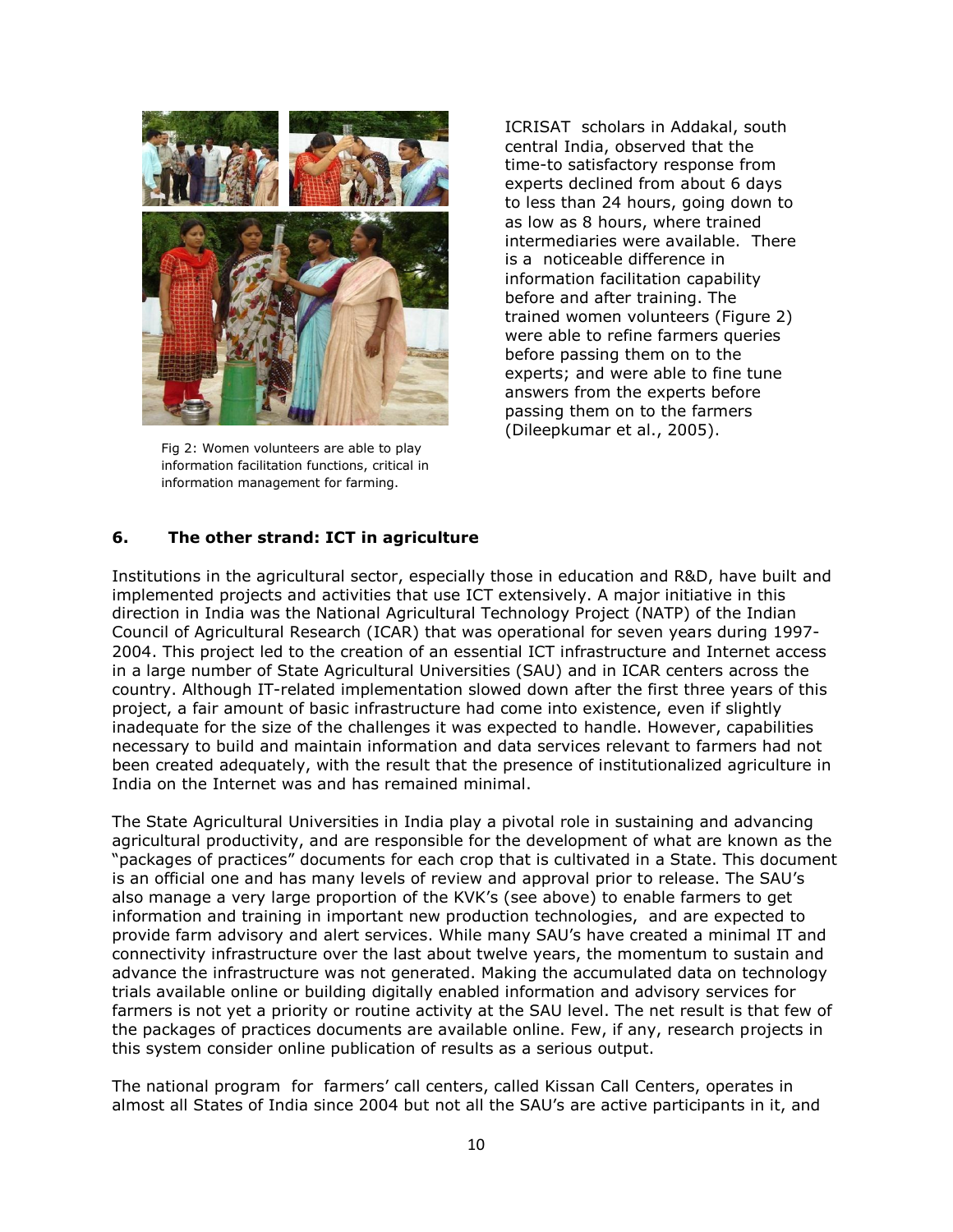the initiative itself is not seen as being particularly effective, and no impact assessment has been published yet. A few States such as Andhra Pradesh have their own farmers' call center whose operations are supported by the SAU..

A recently completed study at ICRISAT showed that most SAU's are not in a position to offer agro-meteorological alerts online within their own territories. A notable and large exception is the Tamil Nadu Agricultural University (TNAU) which, since 2008, has placed on the web nearly all its extension material (AGRITECH, n.d.). The TNAU has also placed on the web near real-time data from its weather stations from across the State of Tamil Nadu (about 224 stations), making it a true pioneer among agricultural universities in developing countries (Anon., n.d.).

The national research laboratories, centers and field stations under the ICAR are better networked compared to the SAU's and have a better presence on the Web. Yet, few of them have Web 2.0 features or have other arrangements to enable interactivity with the "clients" (ICAR, n.d.). The ICAR directorate of information and publications (DIPA) does not yet have significant presence on the web; as a result, critical documents, especially ones with historical value in terms of data, information and images are unavailable to build and sustain services. In the last two years, there are ongoing efforts at the Indian Agricultural Research Institute to build an Open Access repository of research publications and a small number of professional research societies are also moving in this direction (IARI, n.d.) (CIARD, n.d.). Key data sets and information on soil and water management, gathered, analysed and stored in a number of ICAR centers, are not available online yet. This gap and the non-availability of meteorological information has led to failure to forecast key diseases, an example being the potato blight that affected production significantly in large parts of north western part of the Gangetic Plains in 2009 (Anon., n.d.).

India's National Informatics Center (Anon., n.d.) has for long been an active player in making agricultural information available online, and initiated the *Warana Wired* Village (Anon., n.d.) project in 1998 in Maharashtra which was unique in the way it brought together agricultural information with "kiosk" operations focusing on a single crop, namely, sugarcane. While that initiative could not be sustained, NIC has placed online market prices of key agricultural produce for most of the district headquarters (AGMARKNET, n.d.); similarly, NIC has also been able to bring together nearly all the digitally published POP's of SAU's (ICAR, n.d.), although the proportion of digitized POP's is still small. Lack of role clarity between NIC and the Union Ministry of Agriculture (Department of Agriculture and Cooperation-DAC) in such publication process has been noticed for a long time and addressing this would help make available a larger quantum of agricultural information online. The DAC's web site is primarily a collection of static pages (Anon., n.d.).

These are among the large or long-running activities that use the Internet as a medium to enable access to agricultural information and data for farmers and their organizations. The *Digital Green* (Anon., n.d.) is an non-profit initiative is a key emerging player. This initiative is premised on the idea that promoting farmer-farmer exchange of information and building the facilitational capability of farmers using video is an effective way to improve production value and conservation of resources. The Indian Space Research Organization (ISRO), through its closed user group network of Village Resources Centers

[\(http://www.isro.org/publications/pdf/VRCBrochure.pdf\)](http://www.isro.org/publications/pdf/VRCBrochure.pdf), has enabled direct interaction between experts in institutions and farmers in many parts of the country during 2005-2010 although few SAU's were found to be partnering in this activity as of 2010. As we had noted earlier, the well- known e-*Choupal* program uses more of non-Internet networking to build an arrangement for sourcing of select farm produce while assuring better realization of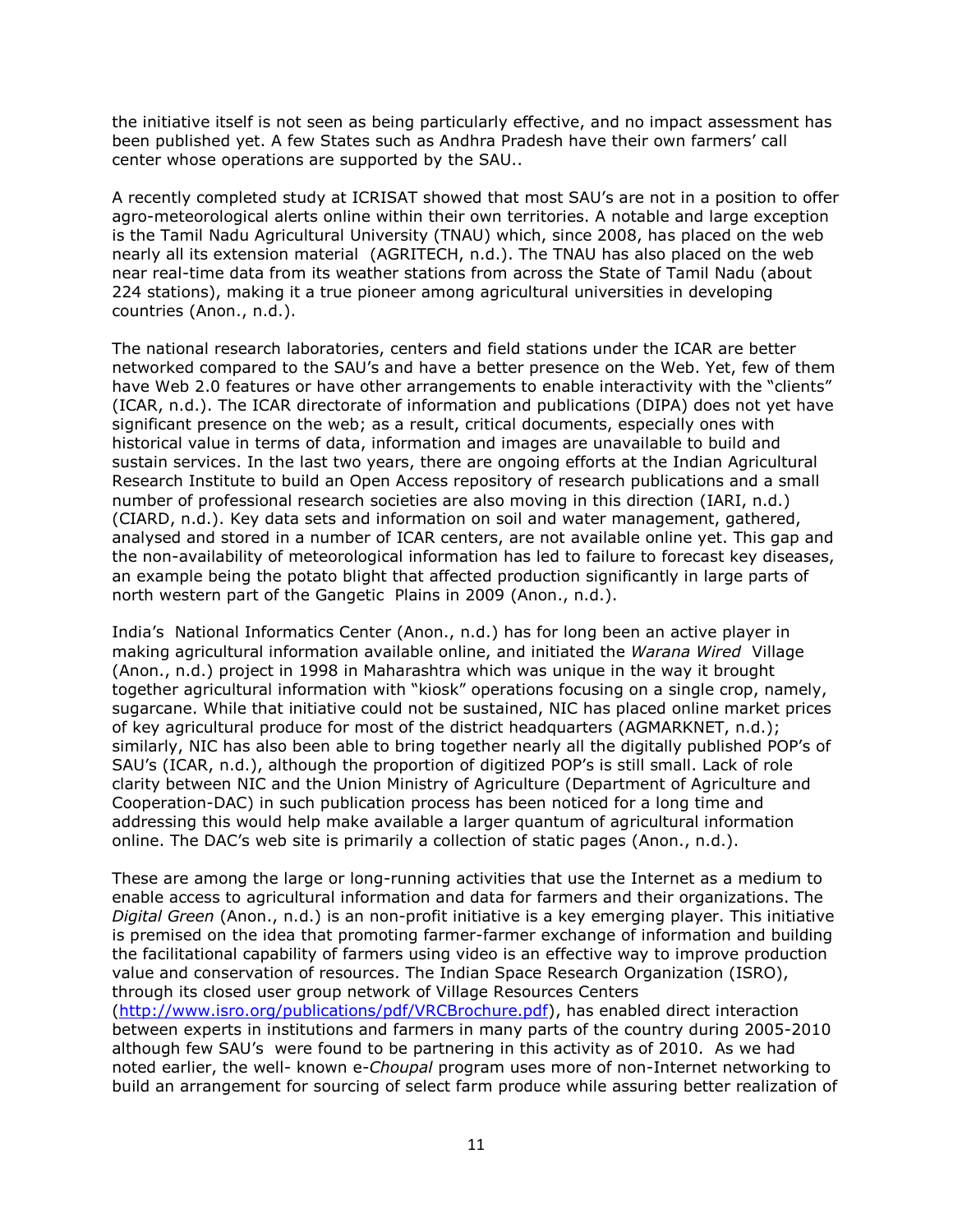value to farmers and consumers. This is a well-documented effort (Kumar, 2004) (Dileepkumar et al., 2006) and is not covered in detail here.

When it comes to commodity pricing, significantly larger number of efforts are found and they operate on a reasonably large scale using a blend of Internet access and closed user group. The NIC AgMarkNet (AGMARKNET, n.d.) is the longest running activity of this kind. The National Horticultural Board (Anon., n.d.) has set up a price information system on the web with limited analytical features. Best known is the effort of India's MCX (multicommodity exchange) which covers several traded agricultural commodities extensively, with fine-grained pricing available for a smaller number of crops covering some regions of Maharashtra (Anon., n.d.). Similar efforts of India's NCDEX (National Commodity and Derivative Exchange) are also notable (Anon., n.d.). A new effort involving a consortium of universities led by the TNAU focuses on prices forecast for select commodities in an accurate fashion, building on a widely-tested simulation developed at TNAU. This much needed effort is still an experimental project. In general, market price information, although not available easily at scales below that of a district in India, is better visible on the Internet, while the same cannot be said of "material" (soil, water, seeds and other inputs) or meteorology. The original expectation, articulated in the early '90's that the Internet will help fill gaps in the availability of information on 3M's is still unfulfilled in India.

A different group of projects that combined elements of ICT4A with ICT4D has been developed by mainly IT expert resources. Three among them are the aAQUA (AAQUA, n.d.) by IIT-Bombay, DEAL (DEAL, n.d.) at IIT-Kanpur and the KISSAN-Kerala (KISSAN, n.d.) of IIITM-Kerala. Another notable one is the *e-Sagu* project of IIIT-Hyderabad (E-SAGU, n.d.). Of these, KISSAN was the most deeply integrated with institutionalized agricultural expertise, and had its own regular episodes on a popular TV network. The Agropedia has evolved from DEAL (see above) in partnership with a Consortium of institutions comprising ICT resources (IIT-Kanpur, IIITM-Kerala, IIT-Bombay) along with leading institutions with agricultural domain expertise [\(www.akmindia.in\)](http://www.akmindia.in/). Agropedia has been envisoned and architected by a group at IIT-Kanpur as a semantically enabled platform for agricultural information management and is, in the present phase, enabled with features for information exchange via mobile telephones. These two initiatives provide a view of what synergies between leading ICT resource institutions and research and extension institutions in farming can achieve in drastically improving knowledge exchange between instititionalised expertise and farmers.

#### **7. KISSAN-Kerala: exemplifying delivery of farm information services in multiple modes**

**K**arshaka **I**nformation **S**ystems **S**ervices **A**nd **N**etworking (KISSAN) is an integrated, multimodal delivery of agricultural information system, which provides several dynamic information and advisory services for the farming community across the State of Kerala. It is one of the citizen centric e-governance projects of the State Government. The project was conceptualized, designed, developed, implemented and managed by the Indian Institute of Information Technology and Management- Kerala (IIITM-K) [\(www.iiitmk.ac.in\)](http://www.iiitmk.ac.in/).

The basic objective of this project is to provide contextualized information to the farming communities dynamically using a combination of Web interfaces, Television- based mass media programs, Telephone- based advisory, Mobile (text/voice/video) based advisory and broadcast service, and dedicated branded Internet video channel on agriculture. It involves collaboration of experts from key organizations for effective information delivery on demand seamlessly to all farmers in a seamless manner.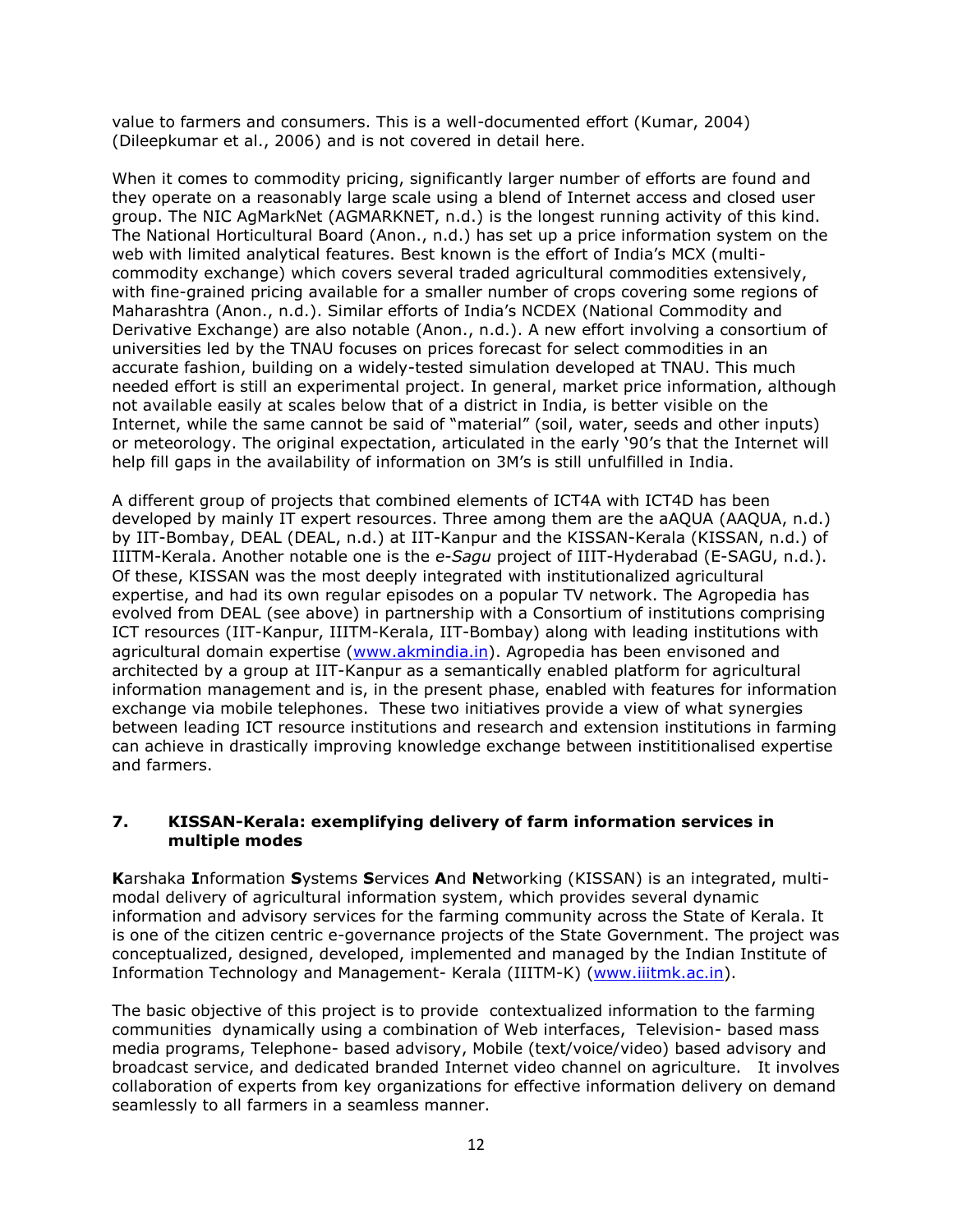The key feature of KISSAN is the integrated service delivery model. The major services are

**Online Agri advisory service:** The dynamic portal based onlineadvisory service [\(www.kissankerala.net\)](http://www.kissankerala.net/) is a major output of the project. The portal provides an online platform for the farmers to interact with the expertsresearch scientists and agricultural extension officers in an interactive way. The portal also provides several dynamic advisory services like market information, weather and crop advisory, and an expert system on fertilizer recommendation besides others. Through an online query management system, the experts in the project have answered more than 18000 queries of the farmers in the last five years. Through the online fertilizer recommendation system, the farmers have generated or received more than 35000 online fertilizer recommendations (in the local language, Malayalam) for their preferred crops.

Development of a web-GIS based dynamic weather information and forecasting system ( for the entire state of Kerala is a major feature of this portal. The system currently gives more than 300 weather locations across all districts of Kerala**.** It gives three basic weather parameters, namely, temperature, cloud cover, and precipitation (rainfall) for each location with weekly prediction.

- *Kissan Krishideepam: A weekly Agriculture Television program - in Malayalam language* that provides select information on best practices, success stories, departmental news, news on various farming related public programs, market analysis, cultivation methods, and analysis of current issues, etc. Care has been taken to ensure that *KISSAN Krishideepam* is authentic. It is produced in-house at IIITMK by agricultural and media experts. The project produces and telecasts a weekly television program (30 minutes duration) over a leading satellite channel (Asianet) in Kerala. The program now reaches to more than five million regular viewers across the State and beyond. The project has completed the production and telecast of 370 unbroken weekly episodes during the last 8 years.
- *Online Agri video Channel:* launched India's first branded online video channel in agriculture in collaboration with YouTube. More than 150 selected videos (telecast quality) are available through this channel.. [\(www.youtube.com/kissankerala\)](http://www.youtube.com/kissankerala).
- *Tele Advisory Services:* The project also provides telephone based Agri advisory services through a dedicated telephone number for farmers. The farmers can ask any questions to the agricultural scientists and seek expert advice for their crops. As part of this service, the project has developed an extensive crop database across the state to provide location specific advisory services.
- *KISSAN Mobile based advisory* **–**Kerala is considered to be one of the States in the country where mobile penetration is very high KISSAN has launched several mobile based services via SMS (PUSH and PULL), voice and video based services to the farming community [\(www.kissankerala.net/mobile\)](http://www.kissankerala.net/mobile)

Some of the mobile based services are: *information on the availability of planting materials* is a service that helps farmers locate and purchase quality planting materials from the nearest farm/nursery; *weather information and advisory for farmers* helps famers obtain weather information for the locality and covers six parameters that are important in farming; *two-way query answering system (Ask our Experts through mobile);information on the soil health* (Through this service, the farmers can easily procure the test results in the least possible time, which normally runs to weeks if not months). *voice- based monthly crop*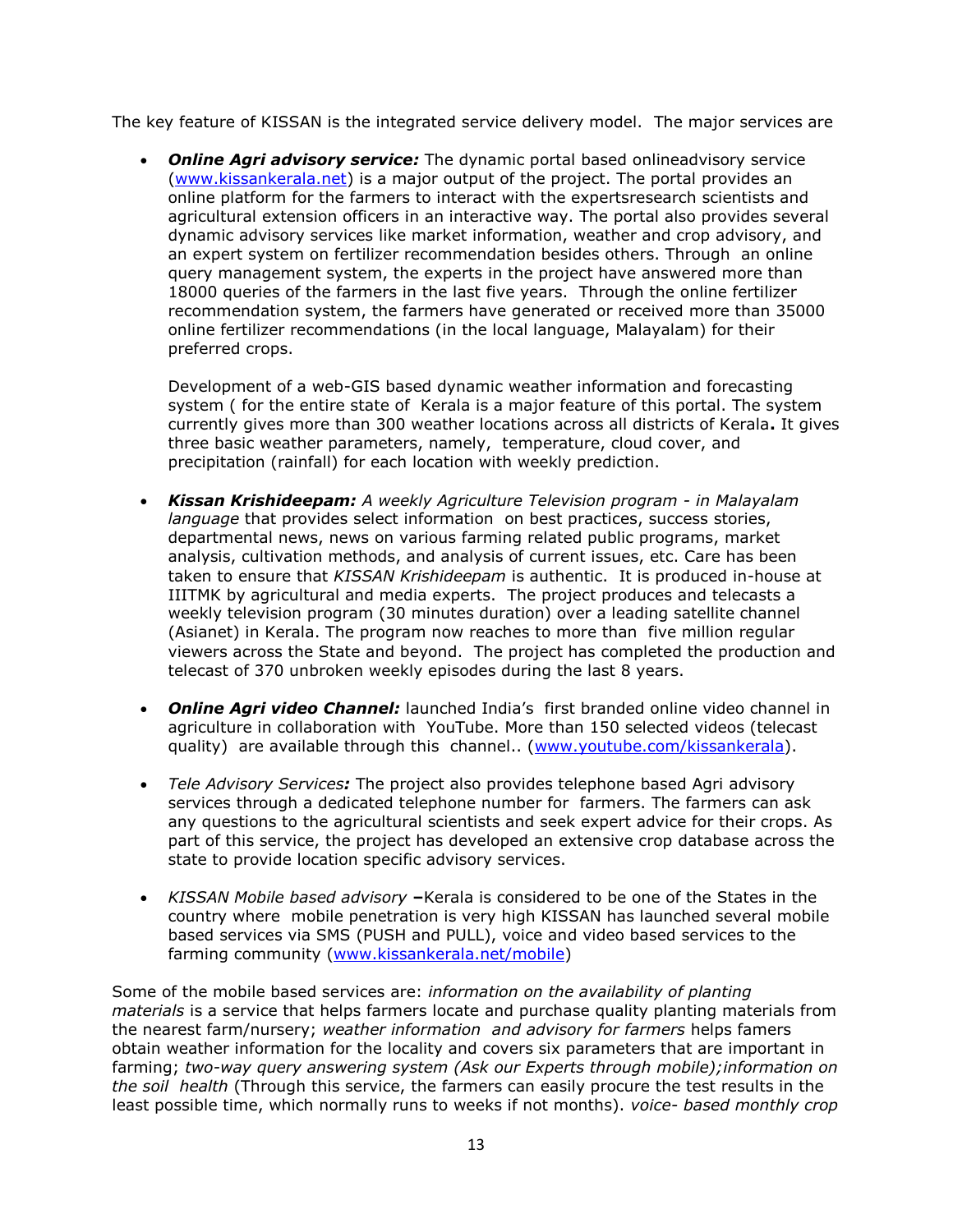*management advisory* (farmers will get an automated voice call as output depicting the different operations for the concerned crop in the given month).

The key feature of KISSAN is the services delivery model that makes available to the experts from any agriculture related organization any mix or all of the above modes of communications to reach farmers anywhere in the state. This is a new Internet -driven services delivery and knowledge system that enables coming together of multiple stakeholders to enhance the services provided to farmers more effectively than they were earlier able to. This has been made possible by the coming together of institutions as well as the deployment of an integrated services delivery model

## **8. Agropedia: multiple strands coming together**

During the last three years, a consortium of IT resource institutions and agricultural universities and research institutes came together with the support of the National Agricultural Innovation Project- NAIP (AKM-India, n.d.) and developed a series of prototypes with delivery modeled after KISSAN-Kerala. The content organization was built completely anew. Called *Agropedia* (Agropedia, n.d.), this platform involves the use of semantic web practices, especially of knowledge models, with FAO's Agrovoc (AGROVOC, n.d.) serving as the basis of an ontology for crop information. *Agropedia* was conceived of and architected by a team at IIT-Kanpur (Anon., n.d.) and the validation of crop knowledge models for nine crops was carried out by a number of agricultural subject matter experts from all over India, especially those at the partner institutes, namely, ICRISAT, University of Agricultural Sciences-Raichur, and the GB Pant University of Agriculture and Technology. Architecture of Agropedia is based on the idea that semantic enablement of information management via a web interface would significantly contribute to addressing the language diversity in Indian farming. It is also enabled with what are now accepted as typical Web 2.0 interfaces, namely, Wikis and blogs. To allow for participation of experts and practitioners outside the milieu of institutions, Agropedia allows for two tracks to contribute information: one, termed Gyandhara (Hindi equivalent for formal knowledge) is available for use by institution-affiliated experts; the track called "jandhara" (Hindi equivalent for popular knowledge) is open to anyone. All contributions are available for browsing and commentary by anyone. This satisfies the institutional view that all farming information has a prescriptive element and needs to rise through a validation process (Gyandhara).

The semantic aspect is in the way contributions and commentaries are tagged, using a knowledge model for the topic. In the current phase, a crop is identified as a topic and a knowledge model is built for each crop. The model for pieonpea crop is given in Figure 3. This is arrived at through a series of workshops where experts from the agricultural research and education institutions come together and validate the model through reaching a consensus on the placement of concepts and their relationships. This approach has enabled searches for information in four different languages (English, Hindi, Kannada and Telugu). As of now, nine crop knowledge models have been developed and content in all the four languages mentioned is available on these crops.

In the ongoing phase, Agropedia designers have also created tags for research information and have further built an automatic tagger for research publications in agriculture ( Agrotagger- [http://agropedialabs.iitk.ac.in\)](http://agropedialabs.iitk.ac.in/). They have also added features that allow delivery of crop advisory by a field-based extension worker to a select group of farmers. Depending upon the level of access to networks, such advisory can be received on email, voice or text. Integration of such features in Agropedia makes its architecture that is scalable for both content aggregation and integrated, multi-modal delivery.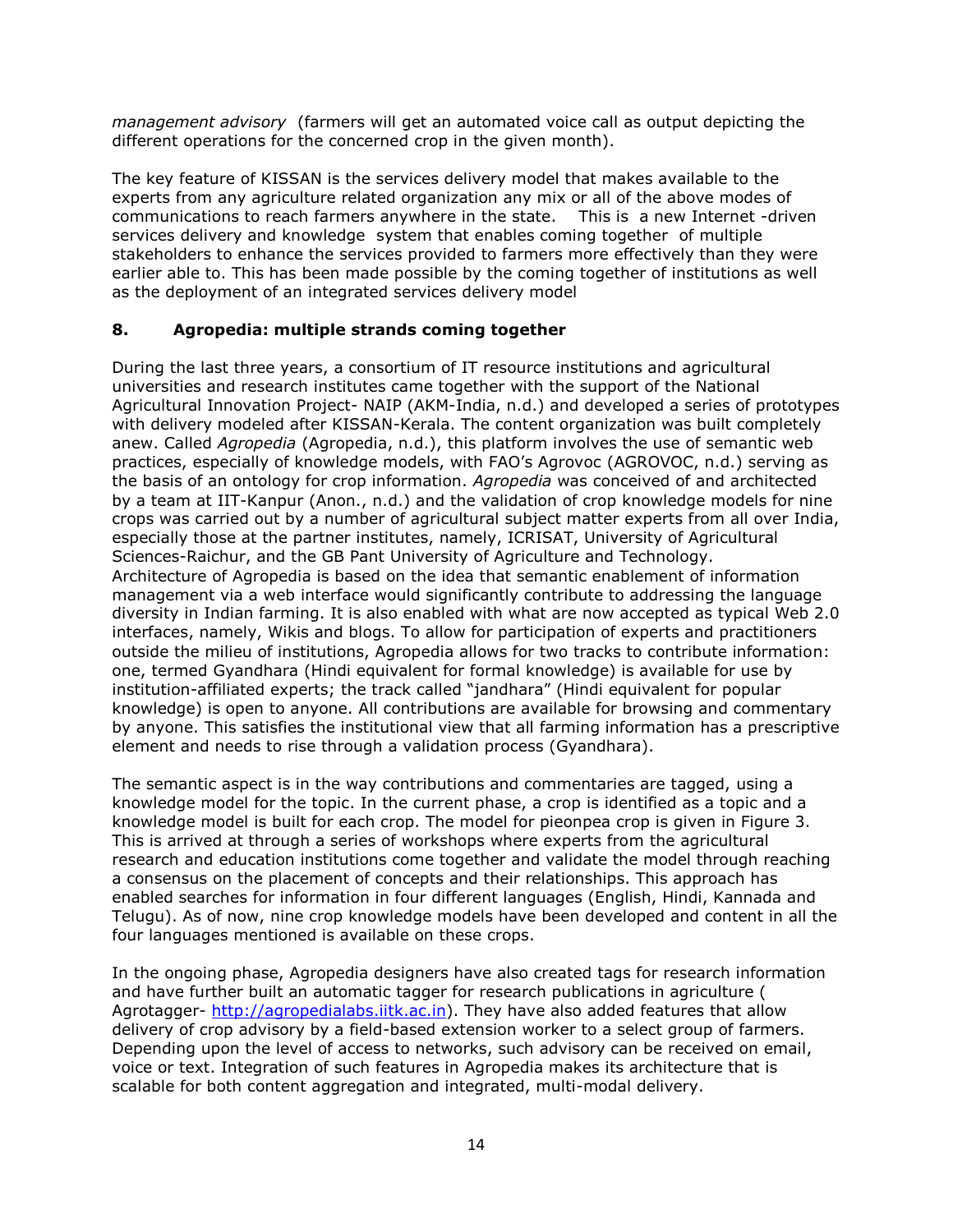The IIITM-Kerala, host of the KISSAN-Kerala project, has designed and built Open Web GIS interfaces that enabled a user to overlay weather information and soil micro-nutrient deficiency to enable better recommendations on fertilizer input management to farmers at a local level [\(http://www.akmindia.in/agrogis/dhwd1/index.php\)](http://www.akmindia.in/agrogis/dhwd1/index.php).

With these two significant crop-or animal or topic-specific services for a wide variety of farming conditions can be created.



Fig 3: Pigeon pea Knowledge Model Map (http://agropedia.iitk.ac.in/?q=content/knowledge-models)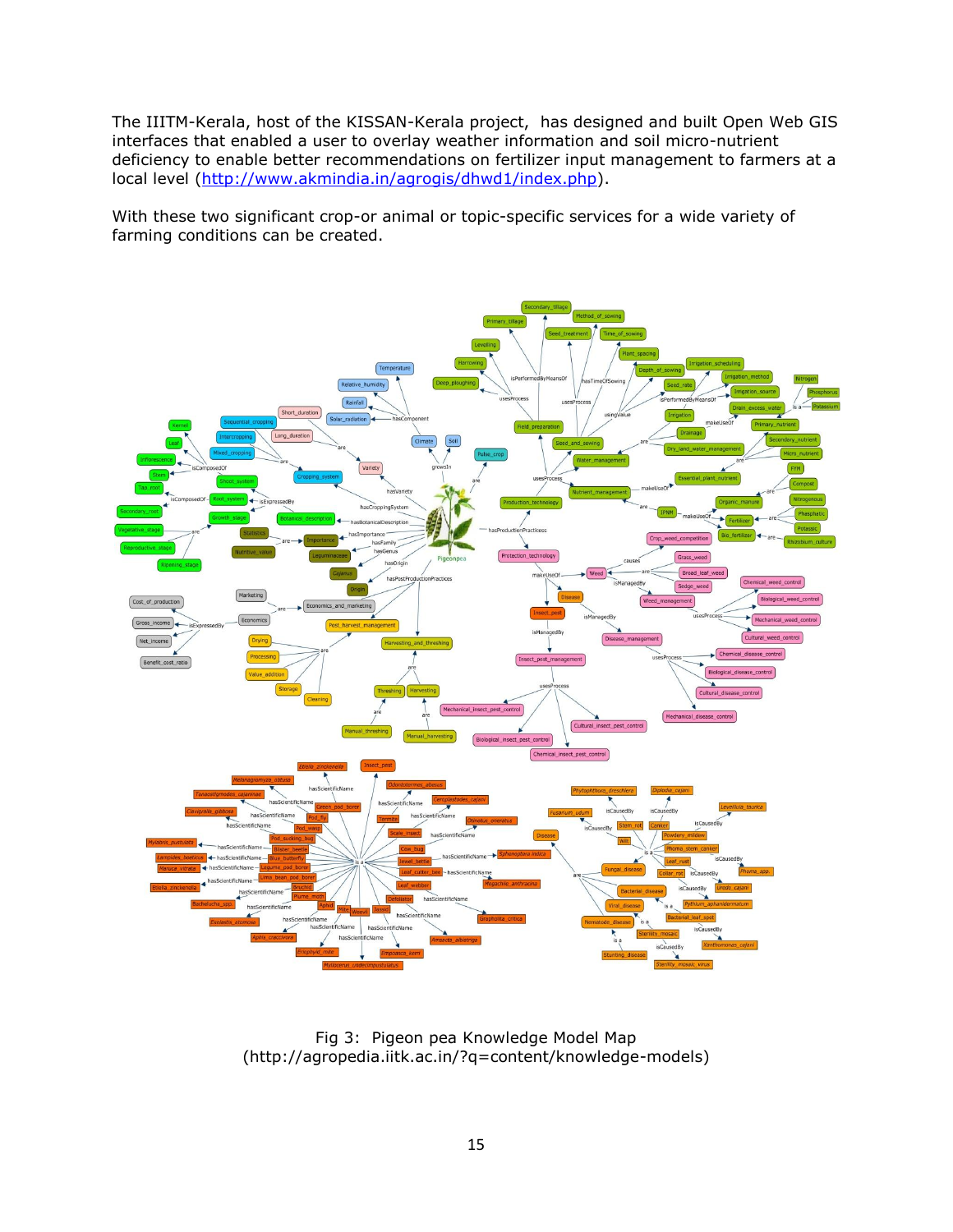#### **9. ICT Contributing to Agrarian Prosperity in India: the twain must meet**

We have pointed out that there is a significant gap in availability of farming/agricultural information and data on the Internet and it is a global phenomenon. It is more acute in India. The non-priority status for farming information in the rural "kiosks" and e-Governance projects in India has given rise to a divergence between investments and interests that drive applications of ICT in agriculture and in rural development. This is needs to change.

A significant part of the responsibility in changing this is actually with the institutionalized expertise in agriculture, whether in public or private, in the for- or non-profit sector. The absence of a digital content infrastructure for India as a whole is the biggest impediment in launching meaningful, large scale information and advisory support for the farmers of India. Similar to the investments made by various public agencies in improving network connectivity, the key stakeholders in India's vast agricultural sector must consider this a priority area for policy attention and investment. Considerable synergies need to be built as well. Given the history of good intentions and foresight that are coupled with lack of capabilities and motivation, this large task will require the participation of a number of nonstandard actors. The recent success in bringing together leading ICT resources and agricultural domain expertise shows that the role of non-traditional, emerging stakeholders is important. The older and continuing attitude of favoring verticality of processes where agricultural sector would build an end-to-end solution in IT matters should be given up.

The IT researchers in the public sector and in industry need to carefully assess if all the technological solutions needed are readily available to meet the complex and multidimensional challenges of information and data management in Indian farming. There is no pre-built, readily accessible data and content organization with which services can be created for various stakeholders in Indian agriculture whose diversity is immense. Lack of appreciation of this, in our view, has led to many fragmented efforts in recent times. The digital content infrastructure for farming in India does not exist and needs to be built as a mandate. The rapid and extensive spread of mobile telephony is leading to the launch of new initiatives for rural areas. All such initiatives in deployment of mobile telephony as the delivery mode of choice (for example, the AIRTEL-IFFCO IKSL project http://www.iffco.nic.in/iksl/ikslweb.nsf) will also require the availability of an advanced content organization on the Internet for sustenance. Internationally, access of farmers to institutional expertise and information in agriculture has not been a serious challenge in countries with industrialised agriculture and as such they can offer no models for India which needs to build its own, possibly pluralistic model. Significant investments and synergies are essential and they need to come from a variety of stakeholders including nontraditional ones.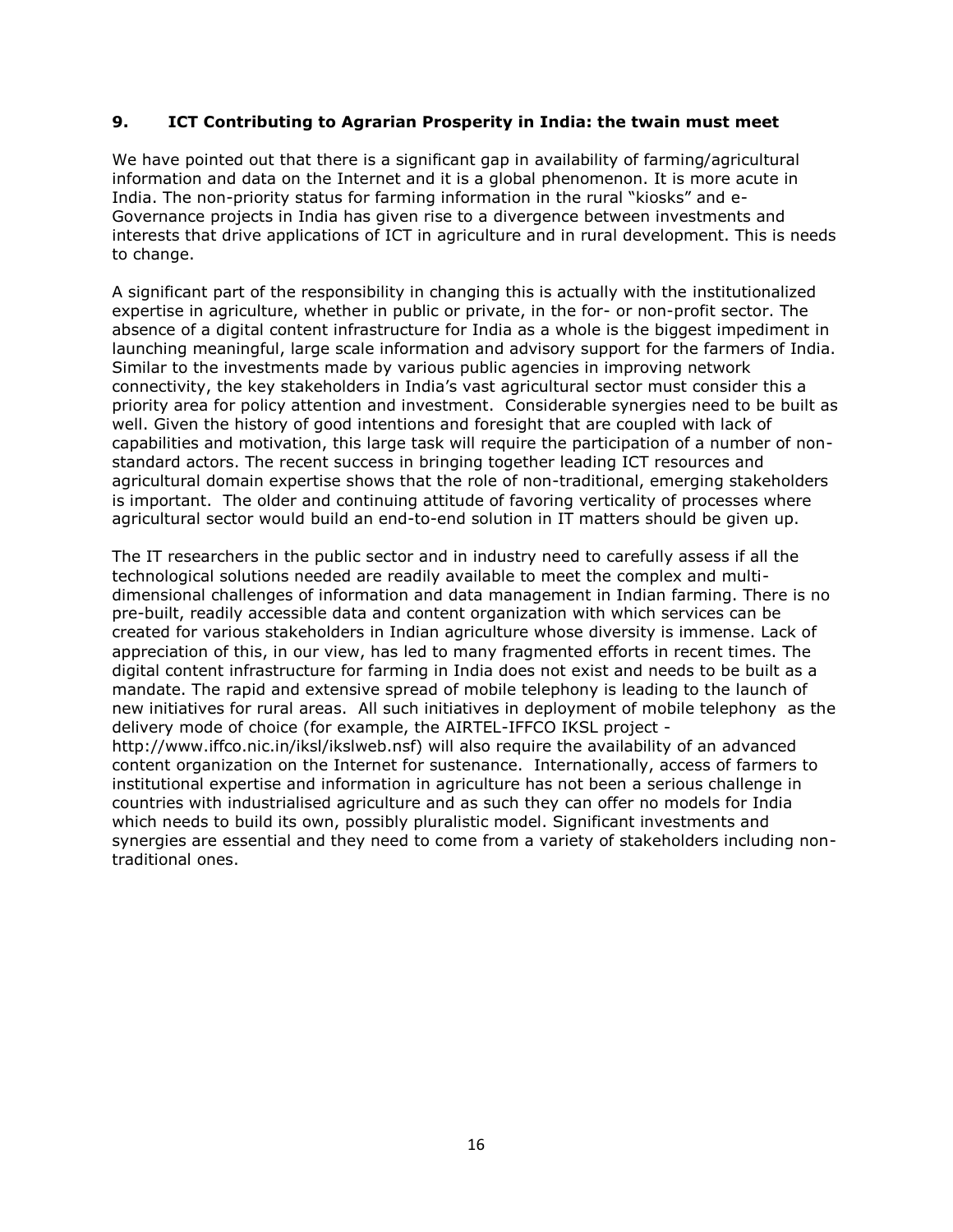## **REFERENCE**

- AAQUA, n.d. Retrieved from [www.aaqua.org.](file:///C:/Users/dileep/Desktop/www.aaqua.org)
- AGMARKNET, n.d. Retrieved from [http://agmarknet.nic.in.](http://agmarknet.nic.in/)
- AGRITECH, n.d. Retrieved from [http://agritech.tnau.ac.in.](http://agritech.tnau.ac.in/)
- Agropedia, n.d. Retrieved from [www.agropedia.net.](file:///C:/Users/dileep/Desktop/www.agropedia.net)
- AGROVOC, n.d. *FAO Website*. Retrieved from [www.fao.org/agrovoc.](file:///C:/Users/dileep/Desktop/www.fao.org/agrovoc)
- AKM-India, n.d. *AKM-India Website*. Retrieved from [http://www.akmindia.in/pages/About](http://www.akmindia.in/pages/About-akmindia.html)[akmindia.html.](http://www.akmindia.in/pages/About-akmindia.html)
- Anderson, J.R. & Feder, G. (2007). Agricultural Extension. In Robert, E.E. & Pingali, P. *Handbook of Agricultural Economics*. Amsterdam: Elsevier.
- Anderson, J.R., Feder, G. & Ganguly, S. (2006). The Rise and Fall of Training and Visit Extension: An Asian mini-drama with an African Epilogue? In Ban, A.W.V.d. & Samanta, R.K. *Changing Roles of Agricultural Economics*. New Delhi: B. R. Publishing Company. pp. 149-72.
- Anon., n.d. *Agricoop*. Retrieved from [http://agricoop.nic.in.](http://agricoop.nic.in/)

Anon., n.d. *Agropages*. Retrieved from [http://news.agropages.com/Feature/FeatureDetail---](http://news.agropages.com/Feature/FeatureDetail---122.htm) [122.htm.](http://news.agropages.com/Feature/FeatureDetail---122.htm)

Anon., n.d. *Digital Green*. Retrieved from [www.digitalgreen.org.](file:///C:/Users/dileep/Desktop/www.digitalgreen.org)

Anon., n.d. *ICAR-KVK*. Retrieved from [http://www.icar.org.in/en/krishi-vigyan-kendra.htm.](http://www.icar.org.in/en/krishi-vigyan-kendra.htm)

Anon., n.d. *IIT Kanpur Website*. Retrieved from [http://www.cse.iitk.ac.in/users/tvp/.](http://www.cse.iitk.ac.in/users/tvp/)

Anon., n.d. *Iowa State University Global Extension*. Retrieved from [http://www.ucs.iastate.edu/mnet/ict/about.html.](http://www.ucs.iastate.edu/mnet/ict/about.html)

Anon., n.d. *MCXINDIA*. Retrieved from [www.mcxindia.com.](file:///C:/Users/dileep/Desktop/www.mcxindia.com)

Anon., n.d. *NCDEX*. Retrieved from [www.ncdex.com.](file:///C:/Users/dileep/Desktop/www.ncdex.com)

Anon., n.d. *NHB*. Retrieved from [http://nhb.gov.in.](http://nhb.gov.in/)

Anon., n.d. *NIC Website*. Retrieved from [http://nic.in.](http://nic.in/)

Anon., n.d. *TNAU*. Retrieved from [http://tawn.tnau.ac.in.](http://tawn.tnau.ac.in/)

Anon., n.d. *Warana*. Retrieved from [http://www.mah.nic.in/warana/.](http://www.mah.nic.in/warana/)

Anon., n.d. *Warana*. Retrieved from [http://www.mah.nic.in/warana/.](http://www.mah.nic.in/warana/)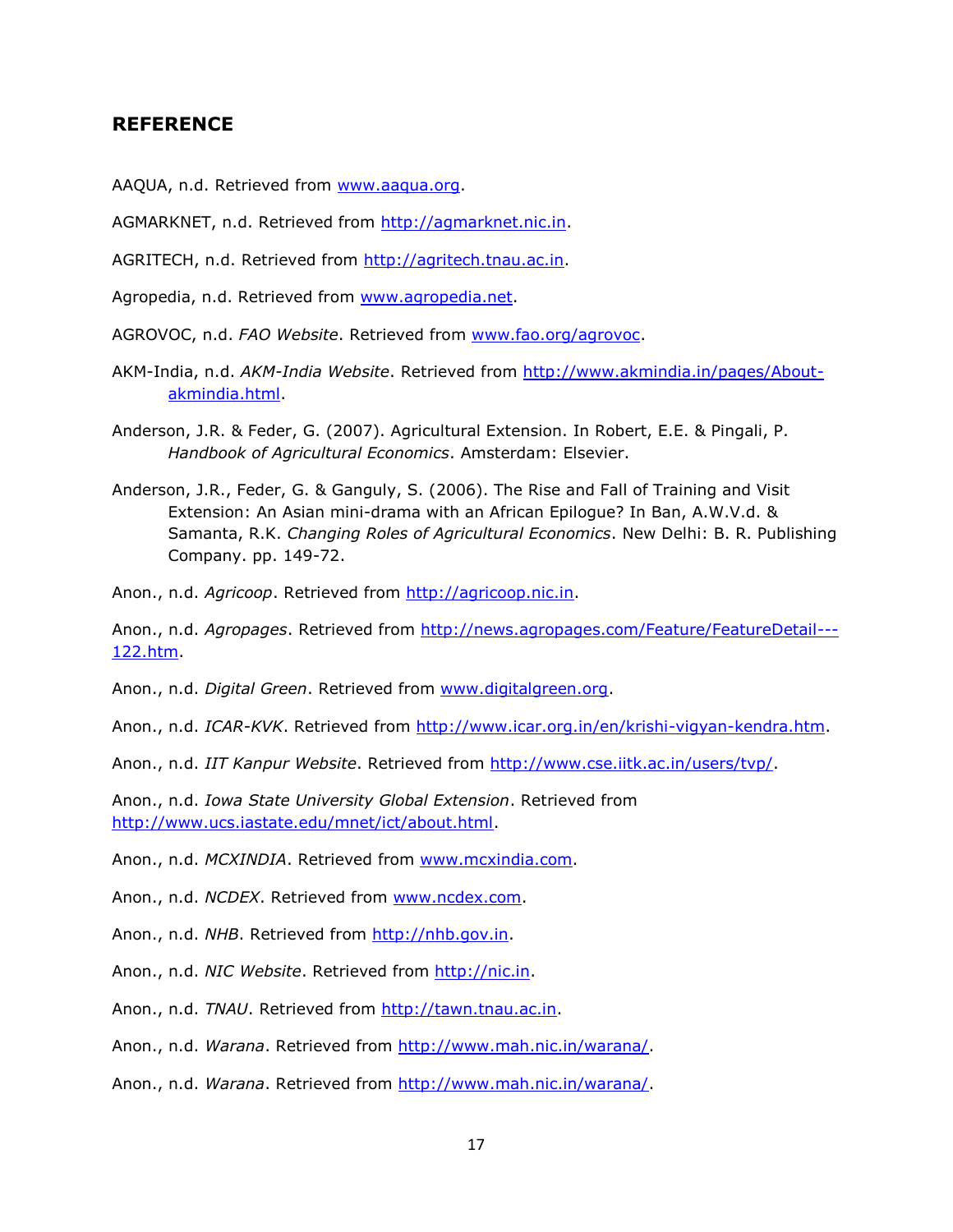Baan, V.d. & Samantha. (2006). Retrieved from [http://www.scribd.com/doc/36193789/Changing-Roles-of-Agricultural-Extension-in-](http://www.scribd.com/doc/36193789/Changing-Roles-of-Agricultural-Extension-in-Asia-Nations)[Asia-Nations.](http://www.scribd.com/doc/36193789/Changing-Roles-of-Agricultural-Extension-in-Asia-Nations)

Bagga, R.K., Keniston, Kenneth & R, M.R. (2005). *The State, IT and Development*. India: SAGE Publications PVT Ltd.

Balaji, P. et al. (2005). *IIITB*. Retrieved from [http://www.iiitb.ac.in/uploads/Complete%20report.pdf.](http://www.iiitb.ac.in/uploads/Complete%20report.pdf)

- Balaji, V., Rajamohan, K.G., Rajasekara, P. & Senthilkumaran, S. (2003). *Toward a Knowledge System for Sustainable Food Security*. Retrieved from [http://www.isoc.org/oti/articles/0401/balaji.html.](http://www.isoc.org/oti/articles/0401/balaji.html)
- Carl, K.E. (2007). *Agricultural Extension in Africa and Asia*. Literature review prepared for World AgInfo Project, Cornell University. East Lansing, Mi: Department of Agricultural Economics, MSU.
- CGIAR, n.d. Retrieved from [www.cgiar.org.](file:///C:/Users/dileep/Desktop/www.cgiar.org)
- CIARD, n.d. Retrieved from [www.ciard.net.](file:///C:/Users/dileep/Desktop/www.ciard.net)

CIARD, n.d. Retrieved from [www.ciard.net.](file:///C:/Users/dileep/Desktop/www.ciard.net)

DEAL, n.d. Retrieved from [www.deal.org.](file:///C:/Users/dileep/Desktop/www.deal.org)

- Dileepkumar, G., Dixit, S. & Balaji, V. (2005). Agricultural Extension with Information and Communication Technology (ICT) Mediated Open Distance Learning (ODL) Methods: A Case Study from Rural South India. In *Proceedings of the Community Informatics Research Network Conference*. South Africa, 2005.
- Dileepkumar, G., Kesavarao, A.V.R., Nagarajan, R. & Balaji, V. (2007). Village Knowledge Centers and the Use of GIS-Derived Products. In *Proceeding of IEEE/ACM International Conference on ICT in Development*. Bangalore, 2007.
- Dileepkumar, G., Kuna, A.S., Diwakar, B. & Balaji, V. (2006). ITC Aqua Choupal Model: An ICT based Traceability Mechanism for Solving Indian Shrimp Export-Oriented Problems. In *Computers in Agriculture and Natural Resources, 4th World Congress Conference Proceedings*. Orlando, Florida, USA, 2006.
- Dileepkumar, G. (2010). *DAIICT*. Retrieved from http://intranet.daiict.org/~sanjay/docs/Microlevel%20Drought%20Preparedness%20with%20Info%20Mgt%20and%20Rural%20K nowledge%20Centres%20A%20Framework.pdf.
- E-SAGU, n.d. Retrieved from [www.esagu.org.](file:///C:/Users/dileep/Desktop/www.esagu.org)
- FAO, n.d. Retrieved from [www.fao.org.](file:///C:/Users/dileep/Desktop/www.fao.org)
- FAO, n.d. Retrieved from [www.aims.fao.org.](file:///C:/Users/dileep/Desktop/www.aims.fao.org)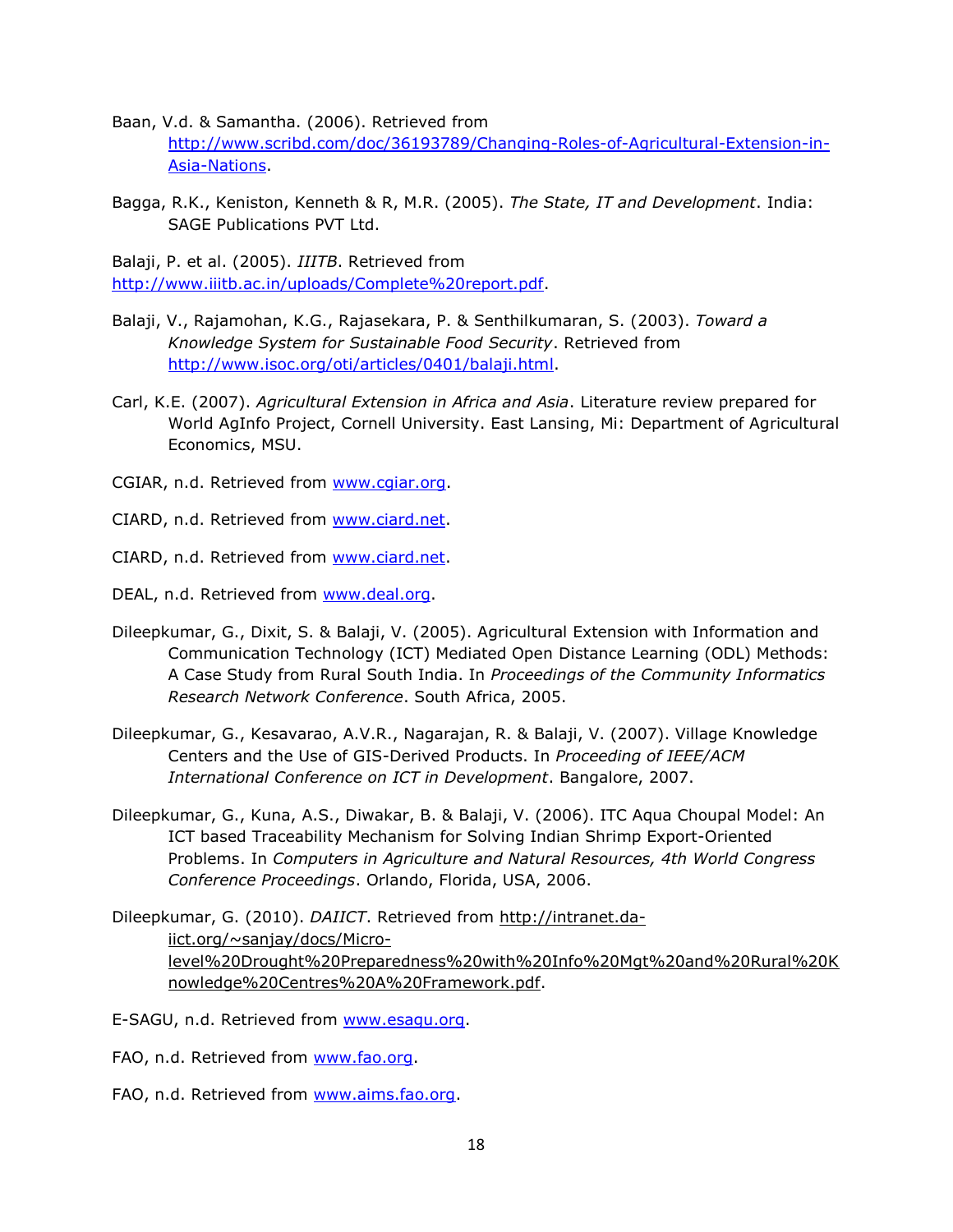Feder, G., Murgai, R. & Quizon, J.B. (2004). The Acquisition and Diffusion of Knowledge: The Case of Pest Management Training in Farmer Field Schools, Indonesia. *Journal of Agricultural Economics*, 55(2), pp.217-39.

Gemo, H., Carl, K. & Teclemariam, S. (2005). *Mozambique's Experience in Building a National Extension System*. East Lansing, Mi: Michigan State University Press.

GFAR, n.d. Retrieved from [www.gfar.org.](file:///C:/Users/dileep/Desktop/www.gfar.org)

Global Extension Community Cafe, n.d. *Global Consultation Video documentation website*. Retrieved from [http://blogs.extension.iastate.edu/global/2010/12/22/global](http://blogs.extension.iastate.edu/global/2010/12/22/global-consultation-video-documentation/)[consultation-video-documentation/.](http://blogs.extension.iastate.edu/global/2010/12/22/global-consultation-video-documentation/)

IARI, n.d. Retrieved from [http://eprints.iari.res.in.](http://eprints.iari.res.in/)

ICAR, n.d. Retrieved from [www.icar.org.in.](file:///C:/Users/dileep/Desktop/www.icar.org.in)

ICTKM, n.d. *ICTKM-CGIAR Website*. Retrieved from [www.ictkm.cgiar.org.](file:///C:/Users/dileep/Desktop/www.ictkm.cgiar.org)

- IVTM, n.d. Retrieved from [https://extranet.who.int/ivtm/.](https://extranet.who.int/ivtm/)
- Jones, G.E. (1997). 'The history, development and the future of agricultural extension'. In Swanson, B.E., Bentz, R.P. & Sofranko, A.J. *Improving Agricultural Extension - A Reference Manual*. Rome: FAO.
- Jones, G.E. & Garforth, C. (1997). The History, Development, and Future of Agricultural Extension. In Swanson, B. *Improving Agricultural Extension: A Reference Manual (3rd Edition)*. FAO.

Keniston, Kenneth & Kumar, D. (2000). *IT Experience in India*. India: SAGE Publication PVT Ltd.

KISSAN, n.d. *Kissan Kerala Website*. Retrieved from [www.kissankerala.net](https://exchange.iastate.edu/owa/redir.aspx?C=2f75a41e2fac40e683d9c4f25124611c&URL=http%3a%2f%2fwww.kissankerala.net).

Kumar, R. (2004). e-choupals: A Study on the Financial Sustainability of Village Internet Centers in Rural Madhya Pradesh. *Information Technologies and International Development*, 2(1).

Microsoft Research (2010). *Microsoft Technology Emerging Markets*. Retrieved from [http://research.microsoft.com/en-us/groups/tem/all\\_papers.aspx.](http://research.microsoft.com/en-us/groups/tem/all_papers.aspx)

- NAIP, n.d. *ICAR-NAIP Websiste*. Retrieved from [www.icar.org.in/naip.](file:///C:/Users/dileep/Desktop/www.icar.org.in/naip)
- National Commission on Farmers (2004). *Serving Farmers and Saving Farming*. Retrieved from [http://krishakayog.gov.in/report1.pdf.](http://krishakayog.gov.in/report1.pdf)

NSSO (2005). Retrieved from [http://www.mospi.gov.in/mospi\\_nsso\\_rept\\_pubn.htm.](http://www.mospi.gov.in/mospi_nsso_rept_pubn.htm)